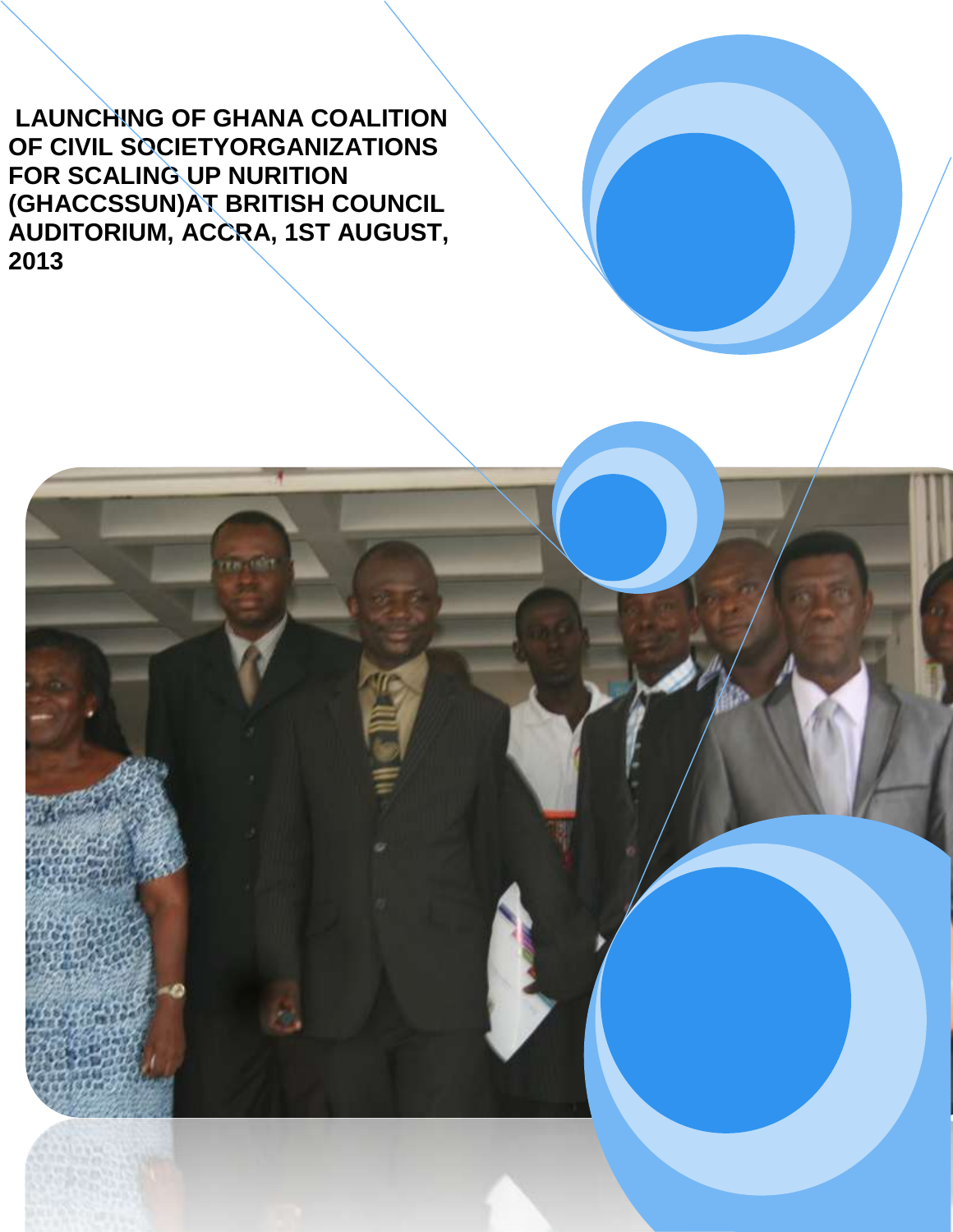# **Programme**

| <b>TIME</b> | <b>EVENT</b>                        | <b>RESPONSIBILITY</b>    |
|-------------|-------------------------------------|--------------------------|
| 8:00am-     | <b>Registration of participants</b> | <b>GHACCSSUN</b>         |
| 9:00am      |                                     | Secretariat              |
| $9:00$ am-  | <b>Seating of Guests</b>            | <b>GHACCSSUN</b>         |
| 9:30am      |                                     | Secretariat              |
| 9:30am      | Arrival of Special guest of         | <b>Un Resident</b>       |
|             | Honour                              | Coordinator and          |
|             |                                     | <b>UNP</b>               |
|             |                                     | Representative in        |
|             |                                     | Ghana, Ms. Ruby          |
|             |                                     | Sanhu-Rojon              |
| 9:30am      | <b>Opening Prayer</b>               | Amen                     |
|             |                                     | Amenreynolds             |
|             |                                     | Amen                     |
| 9:40am      | Introduction of Chairperson         | <b>Ms. Esther Tawiah</b> |
| $9:50$ am-  | <b>Response of Chairperson</b>      | <b>National SUN</b>      |
| 10:00am     |                                     | Focal Person, Dr.        |
|             |                                     | <b>Edith Tetteh</b>      |
| 10:00am-    | <b>Welcome Address</b>              | Nana Ayim                |
| 10:15am     |                                     | Poakwah,                 |
|             |                                     | Coordinator,             |
|             |                                     | <b>GHACCSSUN</b>         |
| $10:15$ am- | <b>Update on SUN CSOs Platform</b>  | Dr. Frank Mcavor,        |
| 10:30am     | (GHACCSSUN)                         | Vice Chair,              |
|             |                                     | <b>GHACCSSUN</b>         |
|             | <b>Video Statement by David</b>     | <b>GHACCSSUN</b>         |
|             | Nabarro, UN Secretary-              | Secretariat              |
|             | <b>General's Advisor on Food</b>    |                          |
|             | <b>Security and Nutrition</b>       |                          |
| 10:40am-    | <b>Statement by Andrew Adanse-</b>  | <b>GHACCSSUN</b>         |
| 11:40am     | Bonah (12 year old anti-hunger      | Secretariat              |
|             | Campaigner and fundraiser) on       |                          |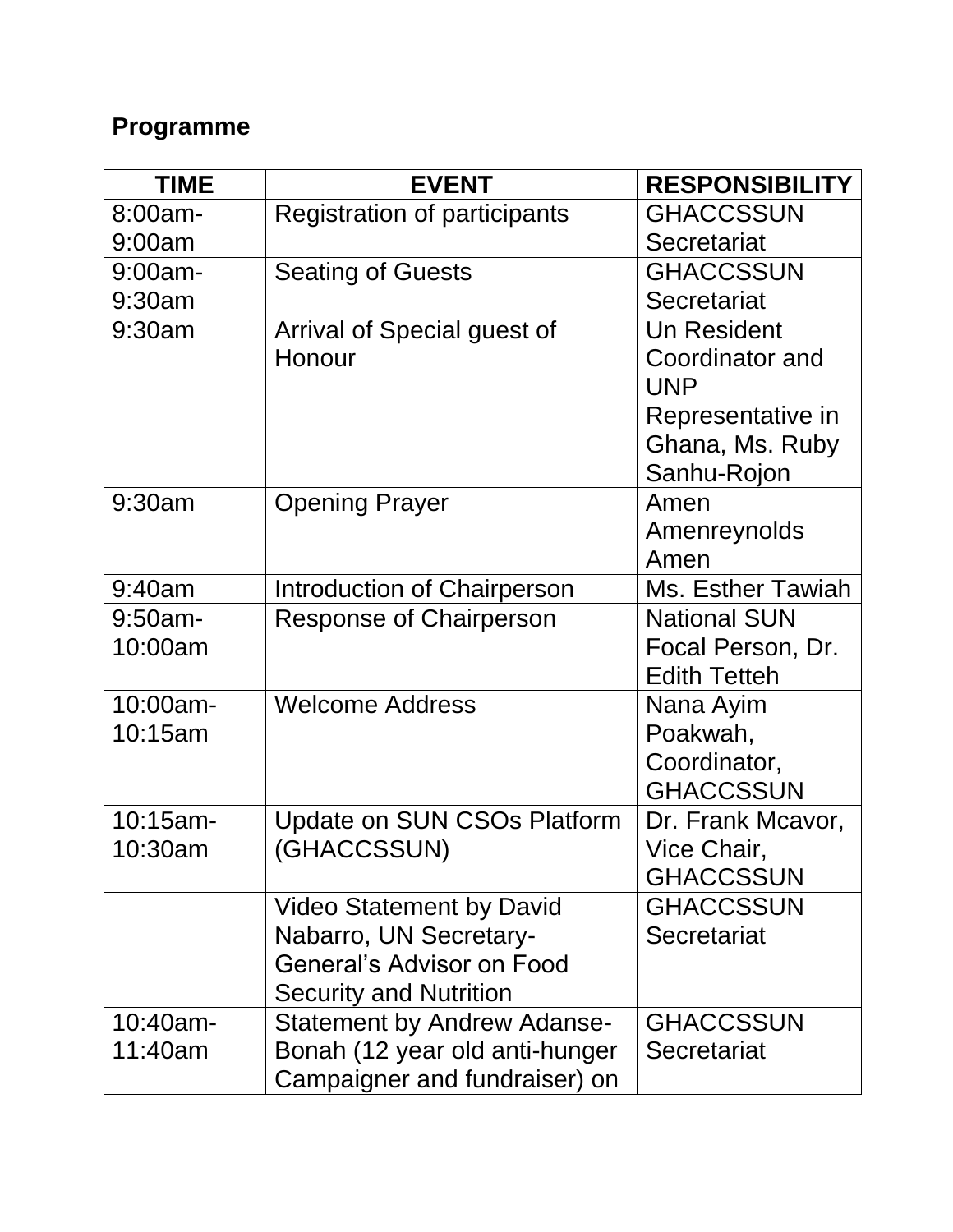|                                | behalf of the children of Ghana.<br><b>Statement by WFP Country</b><br>Director<br><b>Statement by USAID Mission</b><br>Director (Donor Convener for<br>SUN)<br><b>Statement by National SUN</b><br>Coordinator, Mrs. Mary Mpereh<br><b>Statement by Director General,</b><br><b>Ghana Health Service.</b><br>Statement by Hon. Kwabena<br>Appiah Pinkrah, Co-Chair,<br><b>Ghana Parliamentarians</b><br><b>Against Hunger and Malnurition</b><br>Caucus.<br>Statement by Hon. Minister of<br>Food and Agric. |                                                                                                        |
|--------------------------------|---------------------------------------------------------------------------------------------------------------------------------------------------------------------------------------------------------------------------------------------------------------------------------------------------------------------------------------------------------------------------------------------------------------------------------------------------------------------------------------------------------------|--------------------------------------------------------------------------------------------------------|
| 11:40am-<br>12:00pm            | Amen Amen Acrobat                                                                                                                                                                                                                                                                                                                                                                                                                                                                                             | <b>Samuel Abbey</b><br><b>Mensah</b>                                                                   |
| 12:00pm-<br>12:10pm            | Unveiling GHACCSSUN Logo<br>and Website                                                                                                                                                                                                                                                                                                                                                                                                                                                                       | <b>Guest of Honour</b>                                                                                 |
| 12:10 <sub>pm</sub><br>12:25pm | Poetry recital on nutrition                                                                                                                                                                                                                                                                                                                                                                                                                                                                                   | <b>MC</b>                                                                                              |
| $12:25$ pm-<br>12:40pm         | <b>Keynote Address and Launch</b><br>of SUN                                                                                                                                                                                                                                                                                                                                                                                                                                                                   | Guest of Honour,<br><b>UN Resident</b><br>Coordinator and<br><b>UNDP</b><br>Representative in<br>Ghana |
| 12:40pm-<br>1:00pm             | Group picture, interviews,<br>snacks                                                                                                                                                                                                                                                                                                                                                                                                                                                                          | <b>GHACCSSUN</b><br>Secretariat                                                                        |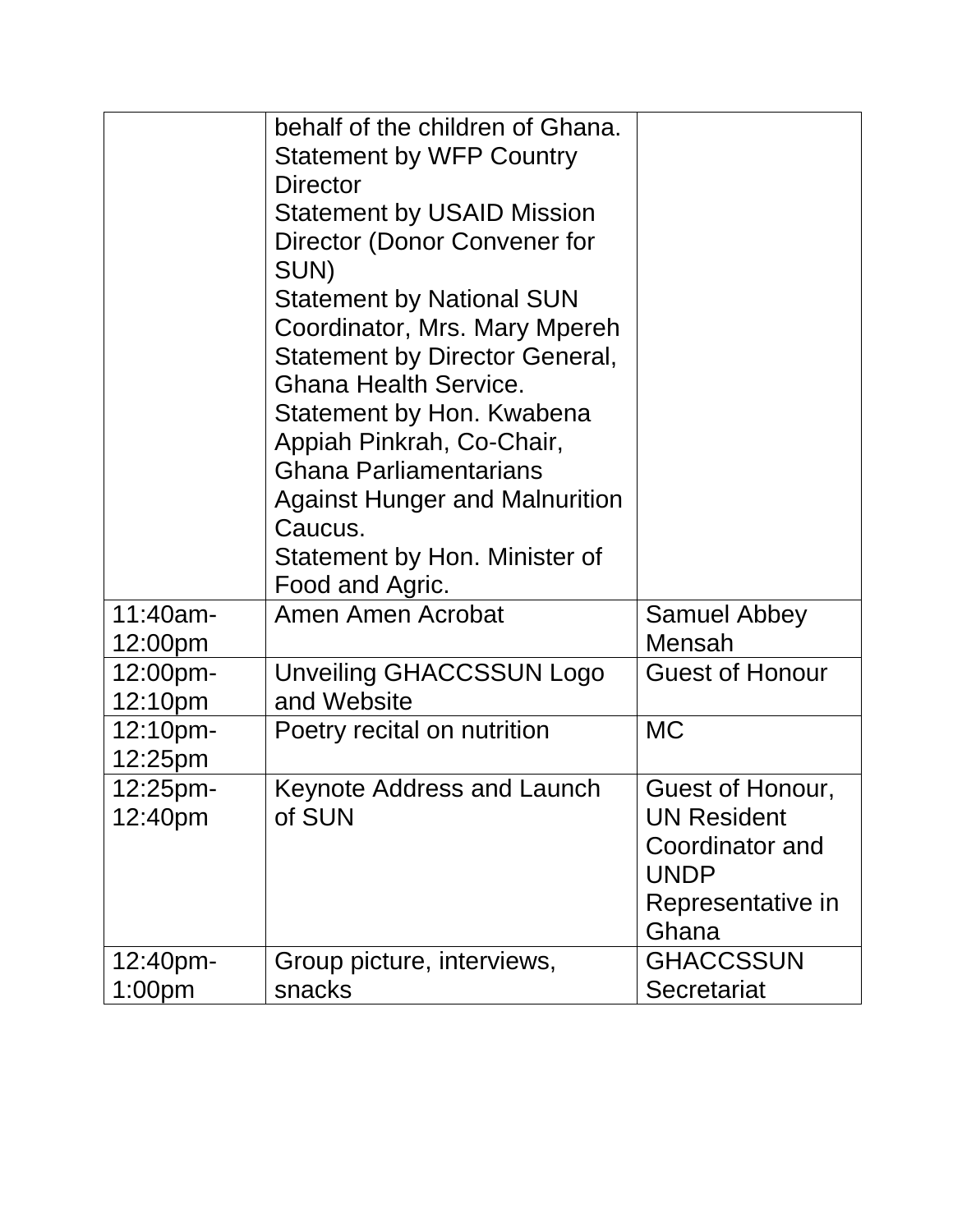## **Opening**

The launching was declared open at 10:01 am with prayers by Amen Amenreynolds Amen, Founding President of Amen Amen Institute.

Then the chairperson for this august occasion was introduced by Ms. Audrey Baffoe, Country Director of Wellbeing Foundation International in the personality of Dr. Edith Tetteh who is also the National SUN Focal Person.

## **Chairperson's Opening Address**

The chairperson in her acceptance speech thanked God and the organizers (GHACCSSUN Leaders) for such a big launch. She went on to inform participants attempt to scale up nutrition in Ghana started some 78 years ago with various nutrition and nutrition sensitive interventions then in place. Since then various Actors had made several attempt and she herself has been involved in the establishment of a Sewing Centre for teenage mothers at the Ussher Clinic at James Town, Accra through the Zonta Club. She averred that a lot of stakeholders are involved in this exercise today hence the necessary to ensure inclusiveness. She added that Stakeholders should not "*remain in a salad bowl*", where one would say I am onion, so let me pick only onions or carrot so let me only pick carrots. She also indicated that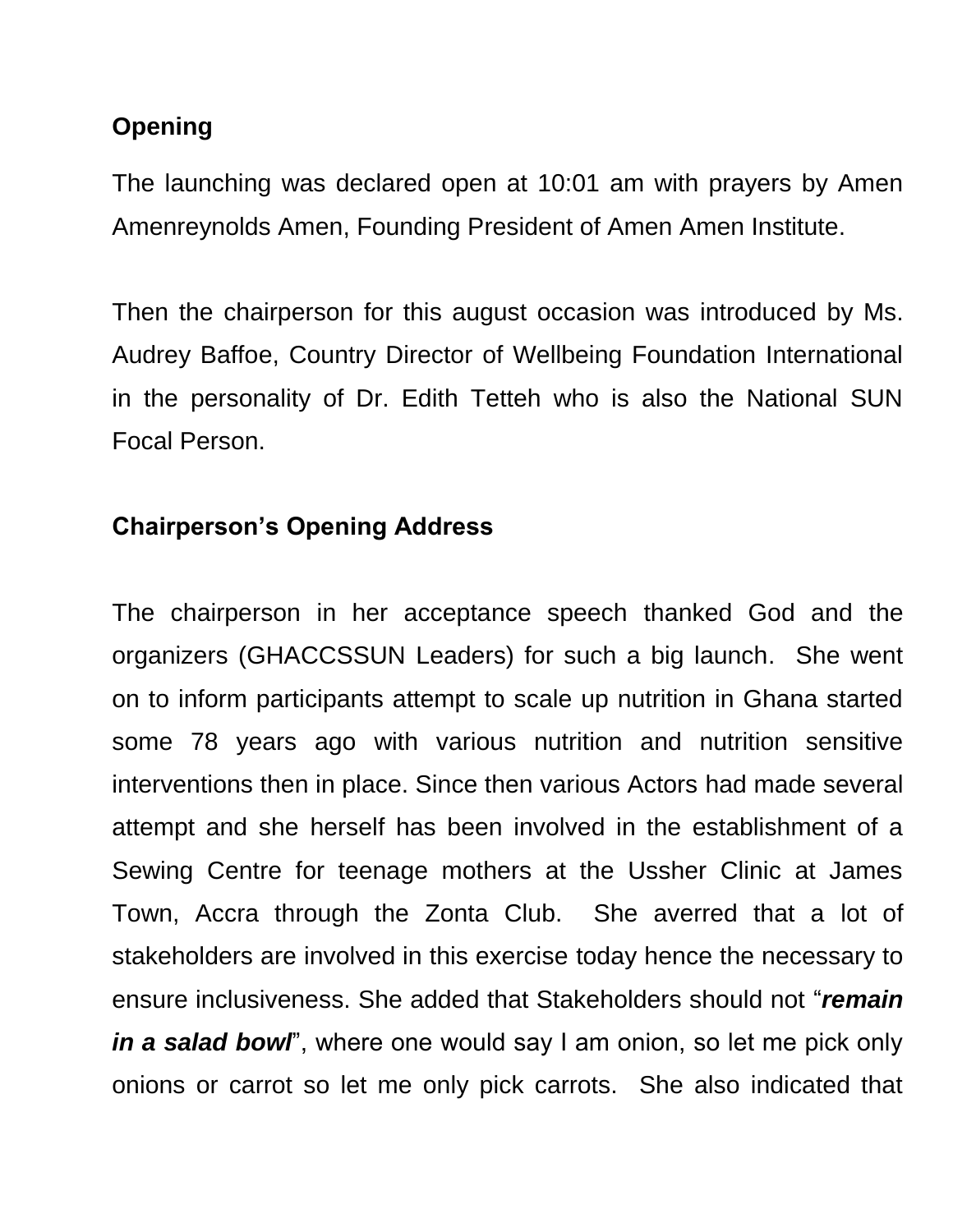Civil Society Organizations have to strategize to let it happen now, that is to support effort in improving nutrition in Ghana and to be abreast with current issues in other countries. She thanked and welcomed all participants for coming.

## **Welcome Address**

The welcome Address was delivered by the Coordinator of GHACCSSUN, Nana Ayim Poakwah as presented below:

Madam Chairperson, Distinguished Guest of Honour, Honourable Members of Parliament, Distinguished Invited Guests, Colleagues, Ladies and Gentlemen:

A very good morning to you. Welcome to the launch of Ghana Coalition of Civil Society Organizations for Scaling up Nutrition (GHACCSSUN). On behalf of my colleagues and the entire membership of GHACCSSUN, I wish to take this opportunity to express our appreciation to you all for joining jus this morning to launch this Coalition.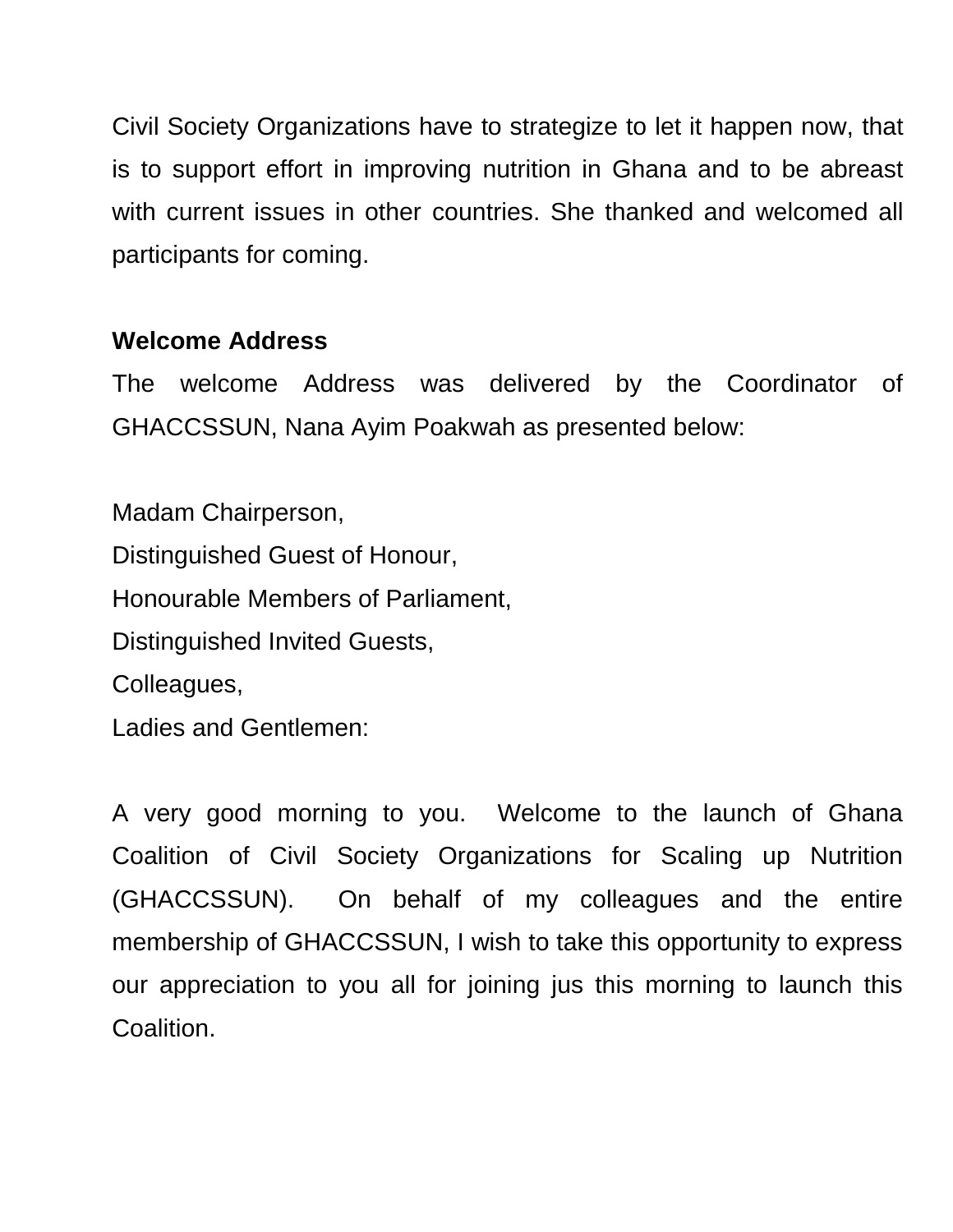Madam Chair, this Coalition has been in existence for one year. As members, we have used this platform during the one year planning period to engage Government and key stakeholders constructively to push a comprehensive nutrition agenda forward and to make it a national priority.

We have collaborated with the relevant institutions of State at various stages to deliberate on nutrition and nutrition sensitive issues ever since Ghana joined the SUN Movement. We have been working with the National Cross Sectoral Planning Group for Scaling up Nutrition that was established two years ago under the auspices of the National Development Planning Commission. We have also been working with the Ghana Health Service, Ministry of Food and Agriculture and the Ghana Parliamentarians Against Hunger and Malnutrition Caucus.

Madam Chair, Ghana is one of the few Sub-Saharan countries that remain on track towards the attainment of the Millennium Development Goal One (Halving Poverty and Hunger by 2015).

As much as this is commendable, members of GHACCSSUN are concerned that child nutrition indicators have not improved substantially over the past decade with a record of 23% of children under five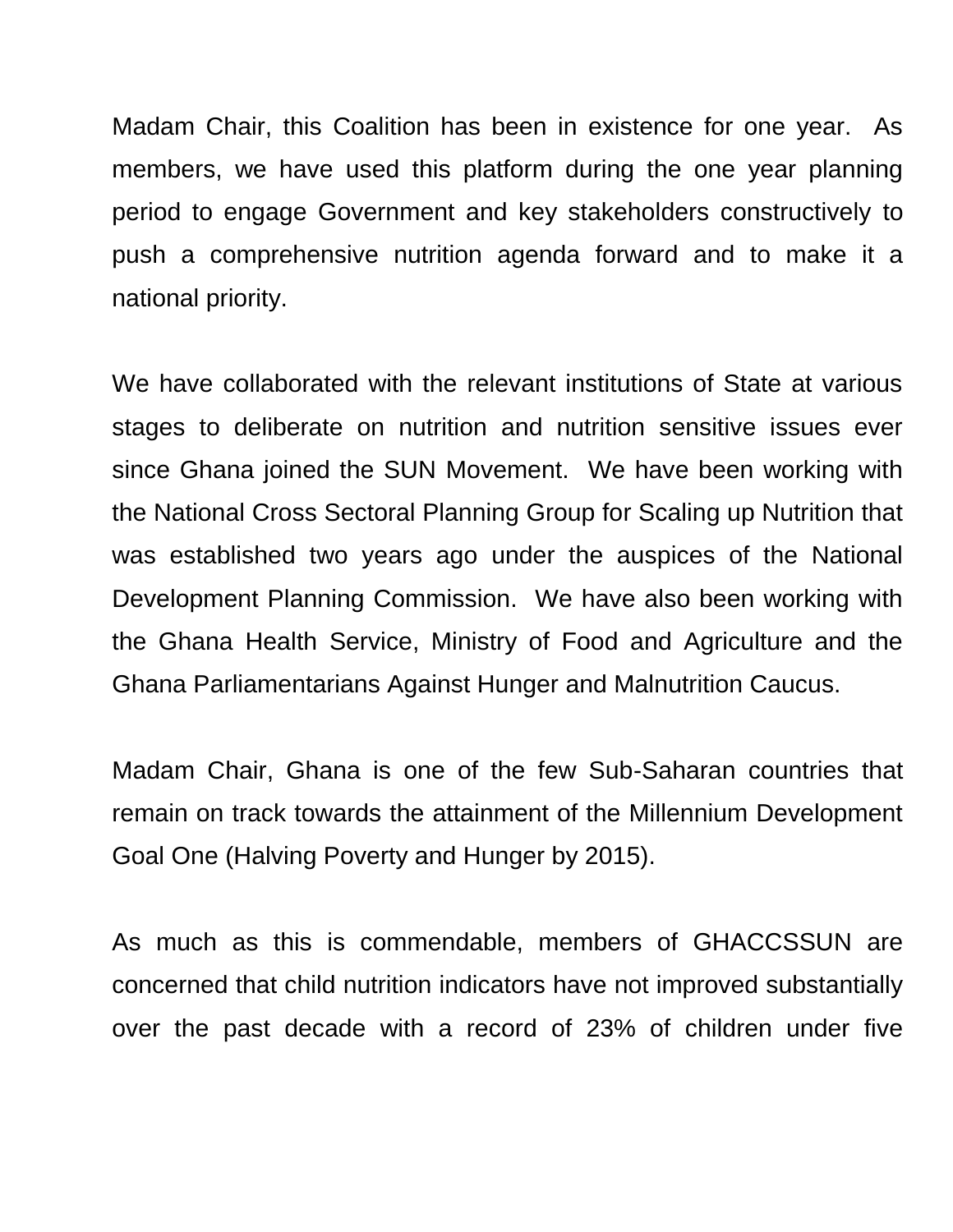stunted. The prevalence of micronutrient deficiency diseases and condition such as anaemia is high.

High malnutrition rates are closely linked to food insecurity, household poverty levels, the disease burden of malaria and unsatisfactory infant and young child feeding practices.

But there is life under the SUN. Since Ghana joined the SUN Movement as an Early Riser Country, much progress at the policy level has been made.

Today, Ghana has developed a national nutrition policy which shall be soon endorsed by key stakeholders and Cabinet. We are happy as members of this Coalition that we have contributed to this accomplishment. The Coalition shall continue to mobilize the technical capacity of Civil Society Organizations to complement Government efforts in the development of a costed nutrition plan.

In collaboration with the Ghana Parliamentarians Against Hunger and Malnutrition Caucus, the Coalition shall monitor and facilitate the process leading to the promulgation of appropriate legislative framework for nutrition.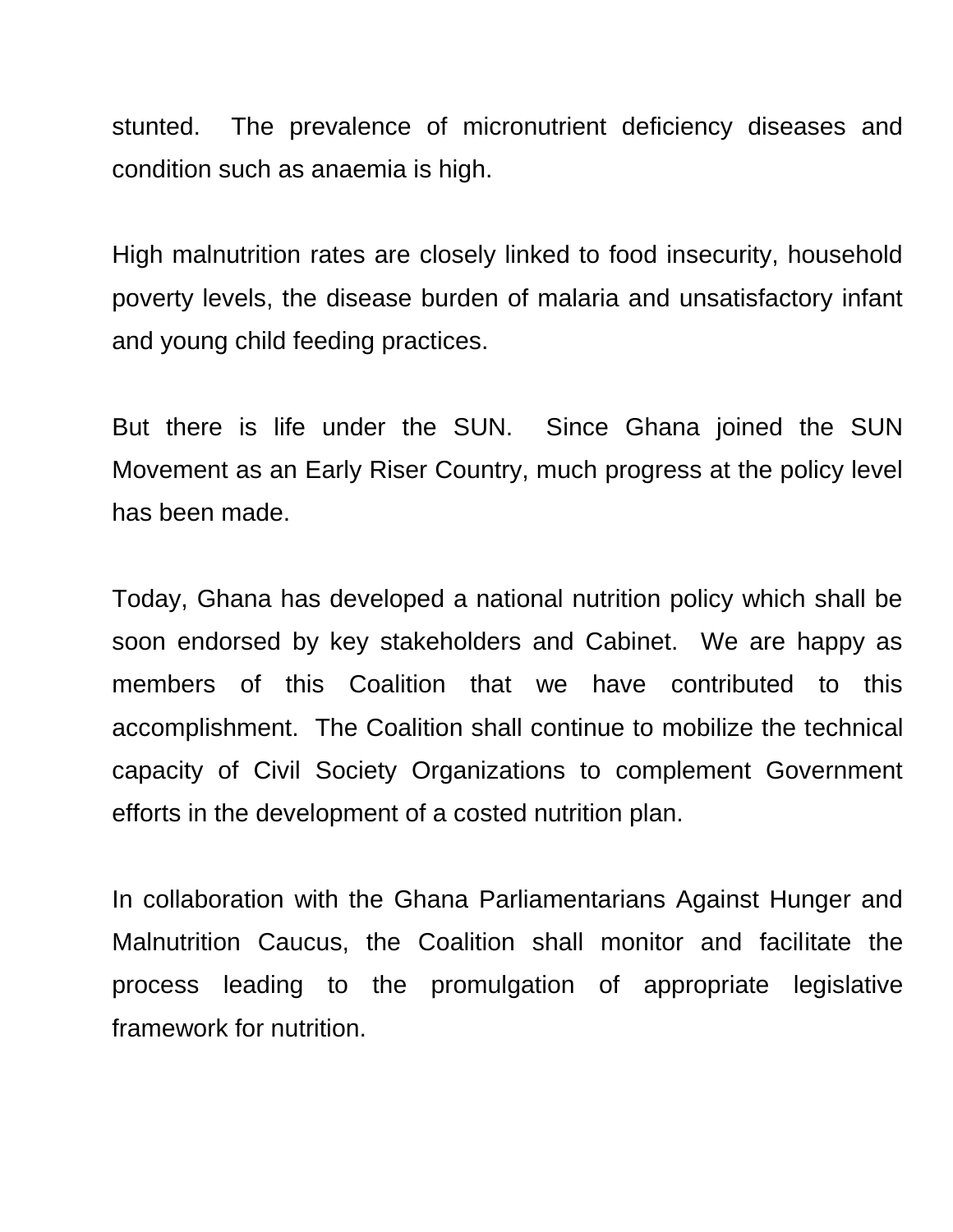Madam Chair, as we launch this Coalition today, we as members of this Coalition are mindful of the task ahead of us. As this is such a huge one task, we are determined to make our collective commitment to support the national effort to end the scourge of under-nutrition in this country within our lifetime.

We shall continue to share ground breaking new evidence and be committed to policy and institutional changes to make nutrition a national priority. We shall continue to intensify our advocacy and campaign activities across the country to make Government and the people of Ghana see the value in investing in nutrition. Good nutrition is a priority for national prosperity, social justice, stability and development.

Madam Chair, the second series of papers of Maternal and Child Nutrition launched on  $6<sup>th</sup>$  June, 2013 by Lancet contains new and compelling evidence that sustainable reduction in malnutrition can be achieved by employing specific nutrition interventions with nutritionsensitive approaches. The Lancet baseline articles of 2008 brought together the world health communities' collective knowledge on these issues and again expand our knowledge of what matters and what are culturally appropriate, cost effective, successful interventions. This should revolve around strong commitment and follow up by key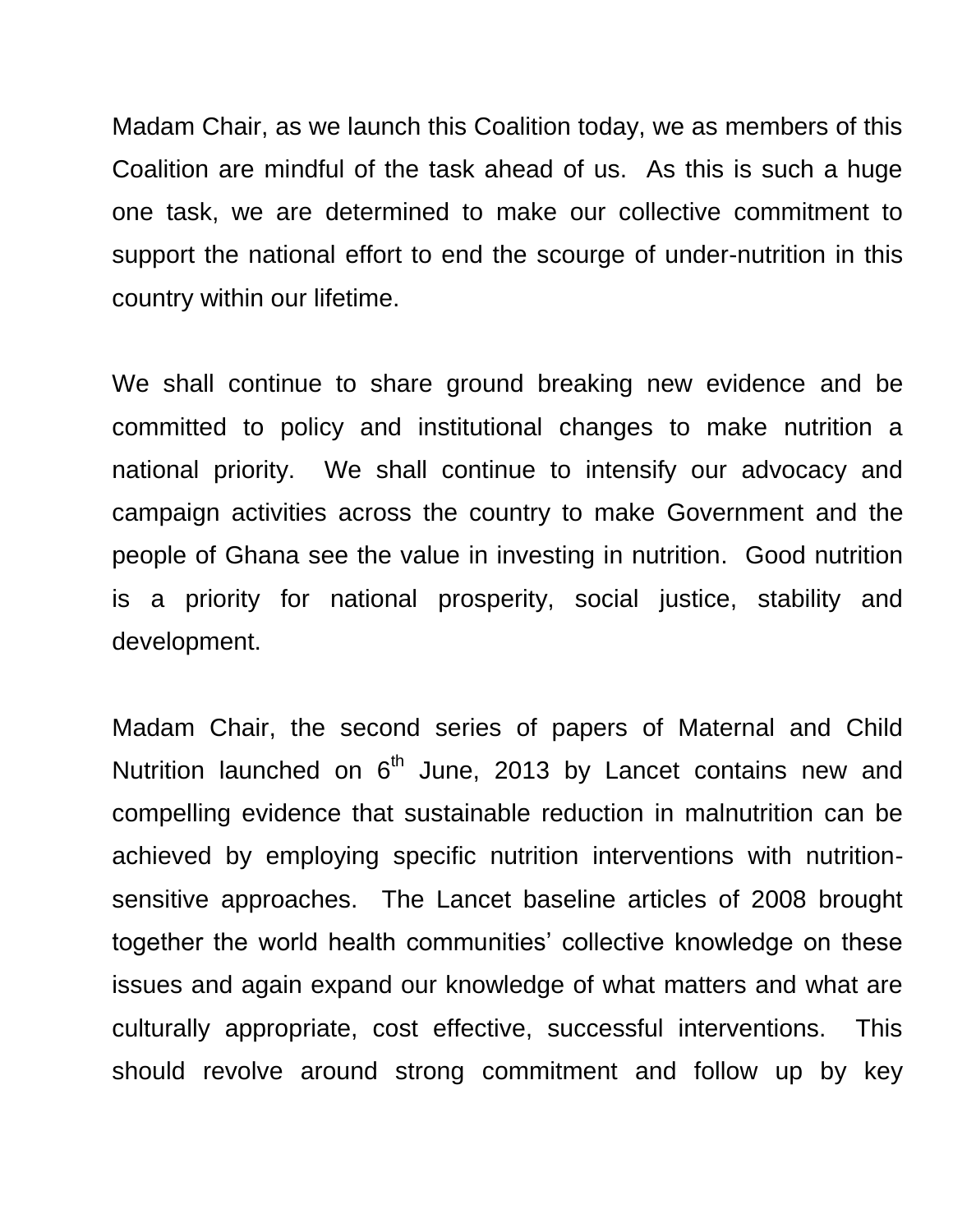stakeholders to create the enabling environment that contributes to success.

This includes a "whole society" approach to improving nutrition, based on policies which encourage equity, social justice and empowerment of women. As the momentum for nutrition grows in the next decade, we stakeholders must focus on turning our commitments into actions and results. This Coalition shall continue to create the space for relevant Non-State Actors to contribute to the processes for turning commitments into actions and results in Ghana.

Madam Chair, the SUN Movement in Ghana is thriving in an impressive environment, working as one which indeed underlines the formation of this Coalition and its objectives, pursuing joint efforts that shall lead to better nutrition, communicating successes, encouraging others and demonstrating results. The Ghana Coalition of Civil Society Organizations for Scaling up Nutrition shall work to consolidate this impressive environment. This is indeed the defining moment for nutrition in Ghana and globally. We must seize the opportunity to transform lives in Ghana and provide prosperous future for the children of this country. They must have the right to enjoy nutritious and adequate food. Yes, it is their right and they must enjoy this right fully.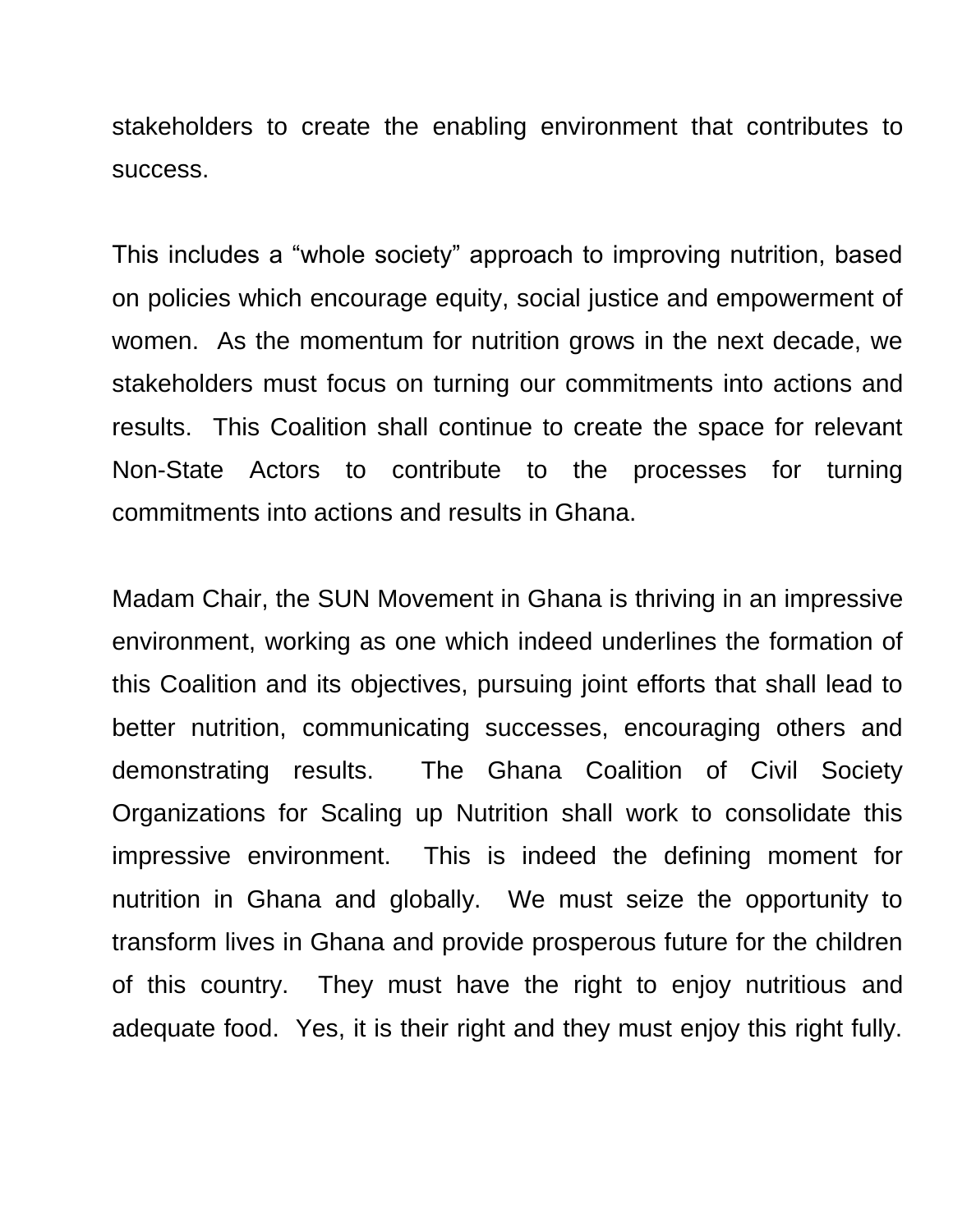There should be no excuses and no compromise in ensuring that conditions are provided to enhance and sustain this right.

We thank you all for coming to support us.

May God richly bless you all.

## **A Status Report on the Ghana Civil Society Coalition for Scaling-Up Nutrition in the context of SUN Movement**

The Status Report on the Ghana Civil Society Coalition for Scaling-Up Nutrition (GHACCSSUN) and its role in scaling up of national nutrition programs in the context of the SUN Movement was presented by Dr. Frank Mcavor, Vice Chair, GHACCSSUN as stated hereunder:

Objectives of GHACSSUN in Supporting the Scaling-Up National Nutrition Programmes

• Leading nutrition advocacy and policy dialogue, supporting the design and implementation of national multi-sectoral nutrition strategic plans, promoting multi-stakeholders coordination mechanisms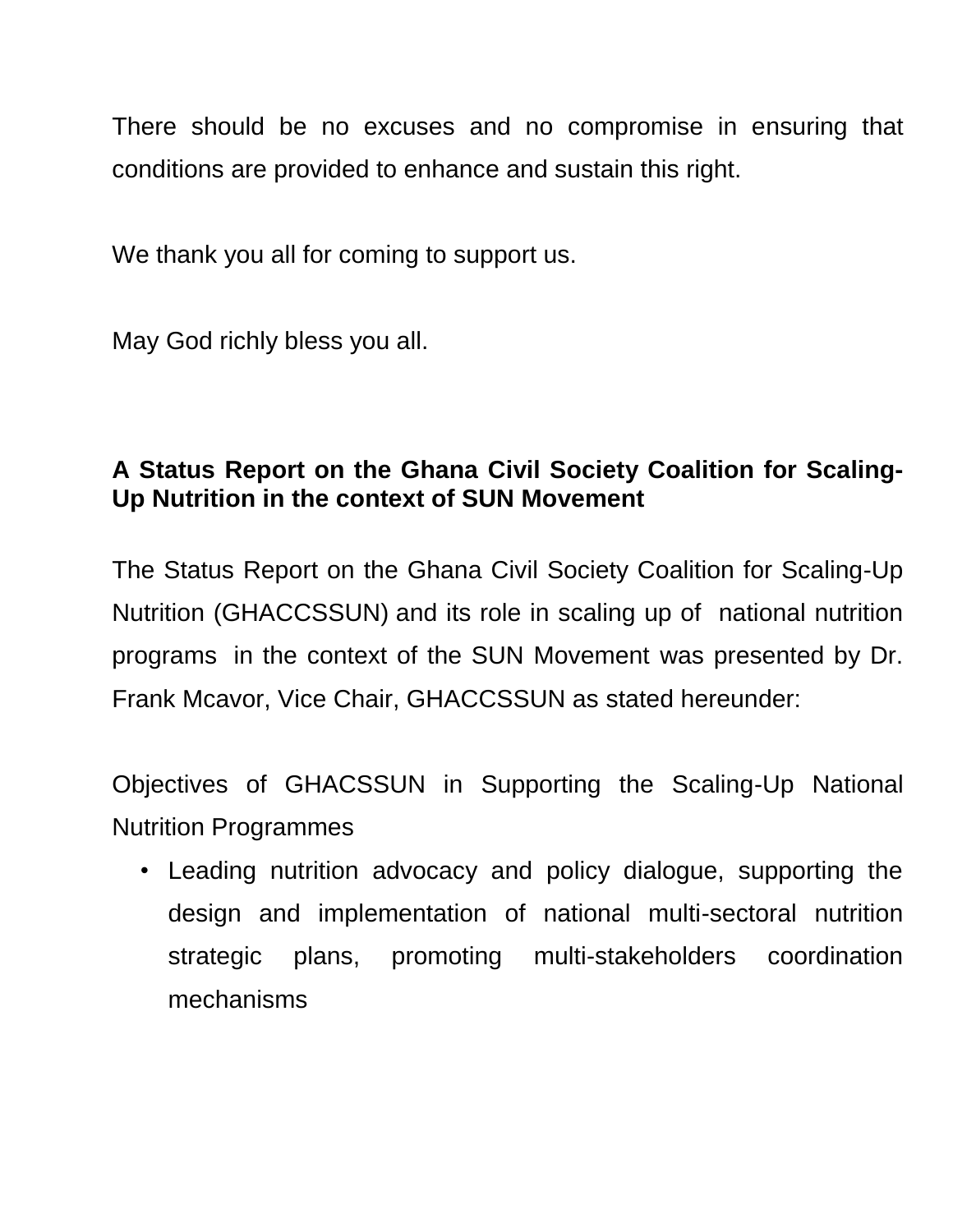• building national capacities and monitoring various actors to ensure consistency and accountability in nutrition policies across Ghana

## **Background**

- In context of the SUN movement, GHACSSUN was formed to build on existing policies and programmes, increase stakeholder engagement and amplify the current political commitment in the Ghana.
- GHACSSUN is a national civil society coalition encompassing all relevant and interested CSOs, donors, non-state actors and state actors involved directly/indirectly in the fight against malnutrition.
- GHACSSUN believes peer capacity building will ensure consistency and accountability in nutrition policies in Ghana

The Problem

GHACCSSUN to amplify the role of civil society in scaling up nutrition in the following areas:-

- **High burden of:** 
	- $\geq$  28% stunting
	- $\geq 10\%$  LBW
	- 78% Children under 5 anaemia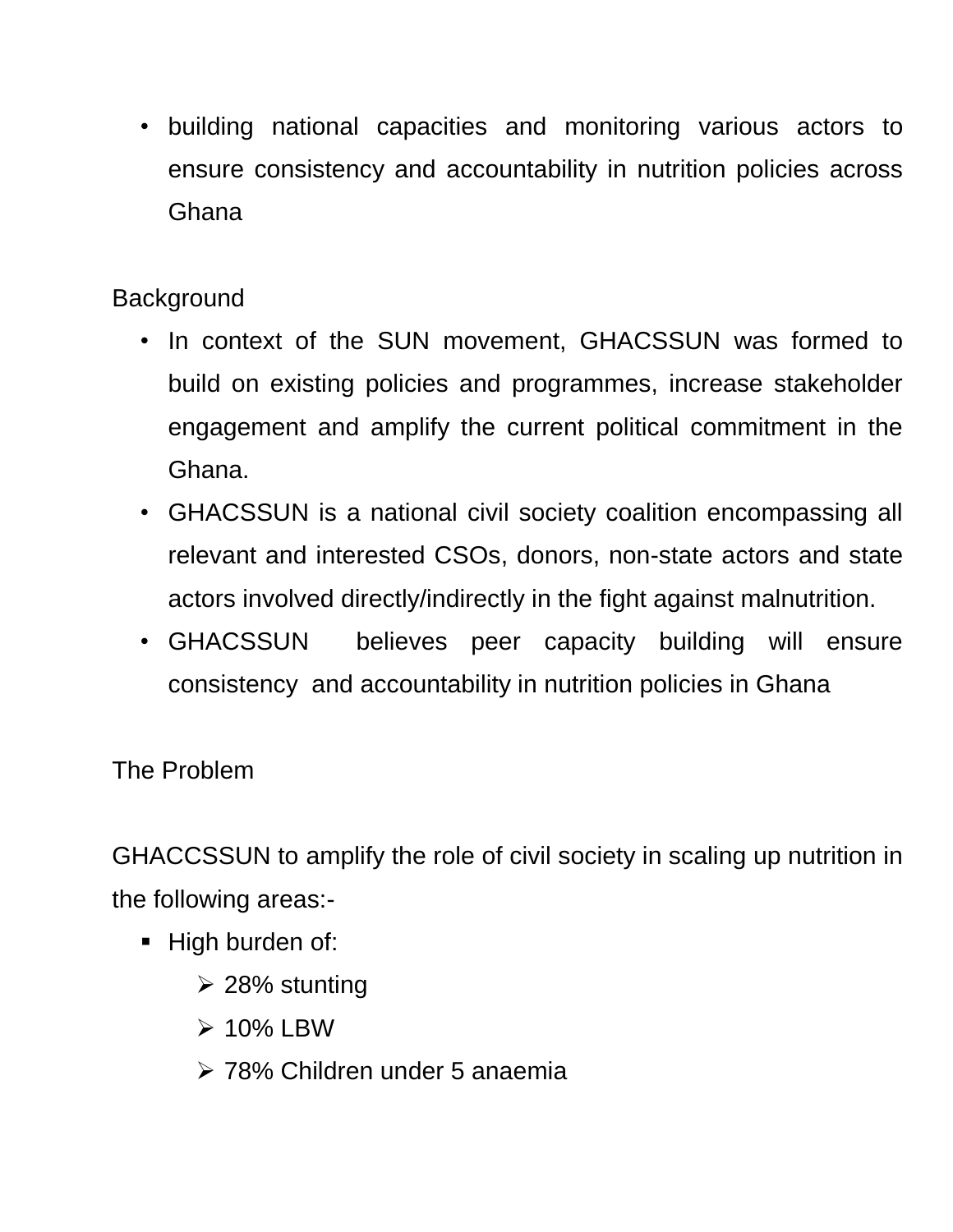$\triangleright$  Up to 19 million people at risk of undernutrition

- **Nutrition has low priority**
- **Insufficient capacity**
- Limited capital investment:-
	- $\triangleright$  Insignificant government investment
	- **► Donor-driven**

## Relevance of GHACSSUN in the SUN Movement

"The role of civil society is crucial in **advocating** and **sustaining political will** for government **action**, in monitoring and **accountability** of both the public and private sectors, as well as in service delivery"

## Process

- Needs assessment of all CSOs involved in nutrition specific and nutrition sensitive actions
- Create a strong link with donor community and other national alliances world- wide and identify and document best practices and disseminate
- Identify and document private sector partners
- Build capacity of the Coalition based on results of needs assessment
- Establish Monitoring and Evaluation mechanism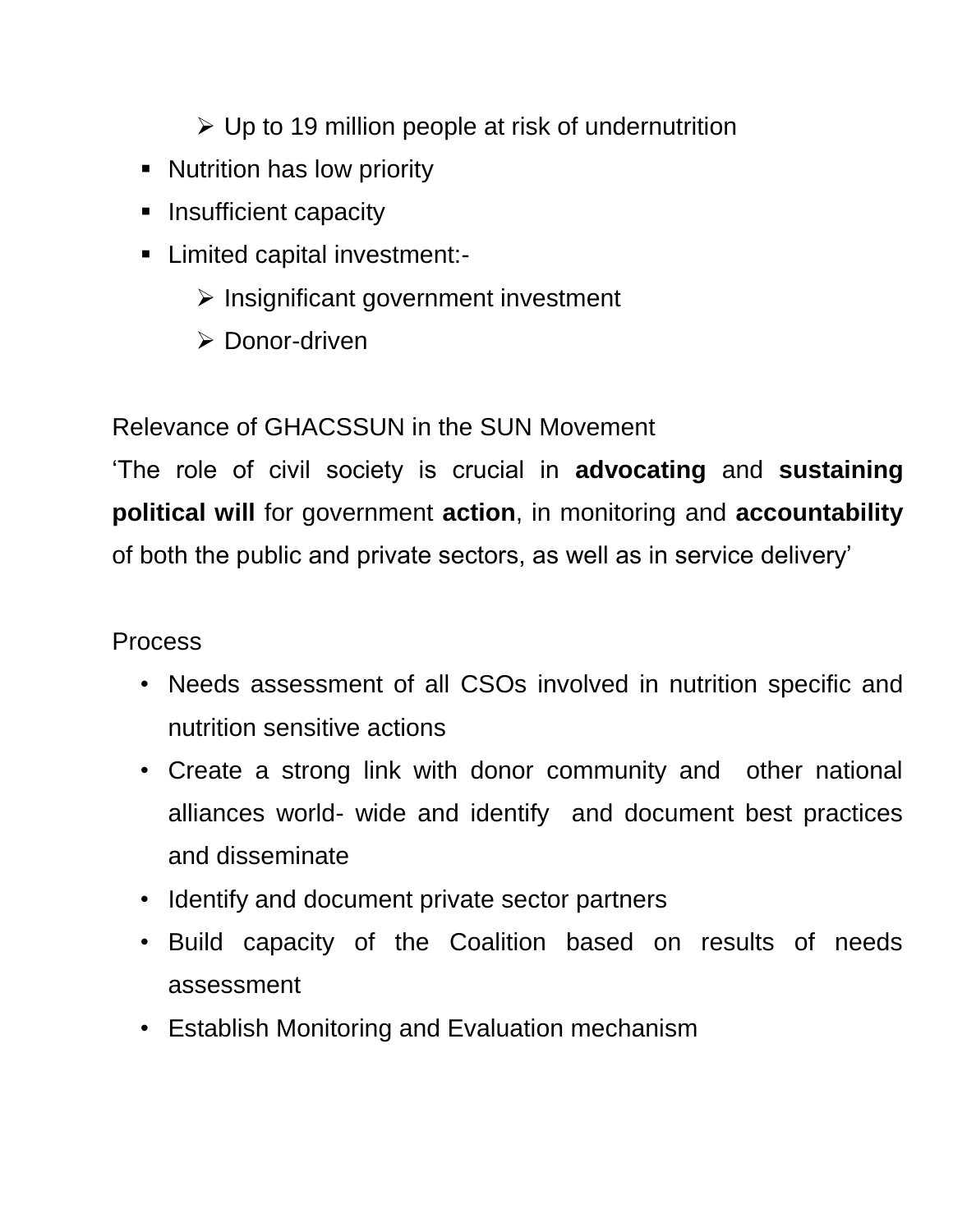GHACSSUN Achievements: Multiple actors

- Developing CSO capacity
- Communication for Scaling Up Nutrition
- Civil society participation in key national nutrition programmes
- Engagement of development partners
- Engagement of the business community
- Monitoring & reporting on progress nutrition activities & programmes
- Formation of a national SUN Civil Society Coalition
- Active participation in Cross-sectoral National Planning Group /SUN/MOH/ FORUM since Sept 2012
- Development of appropriate Governance Structures and Guidelines for Coalition
- Official launching of GHACSSUN, August 1, 2013

Process as Outlined By GHACSSUN

- Needs
	- Mapping of CSOs in Ghana
	- Resource mobilization
	- Develop unified advocacy framework
- Actions
	- Organize and bring CSOs together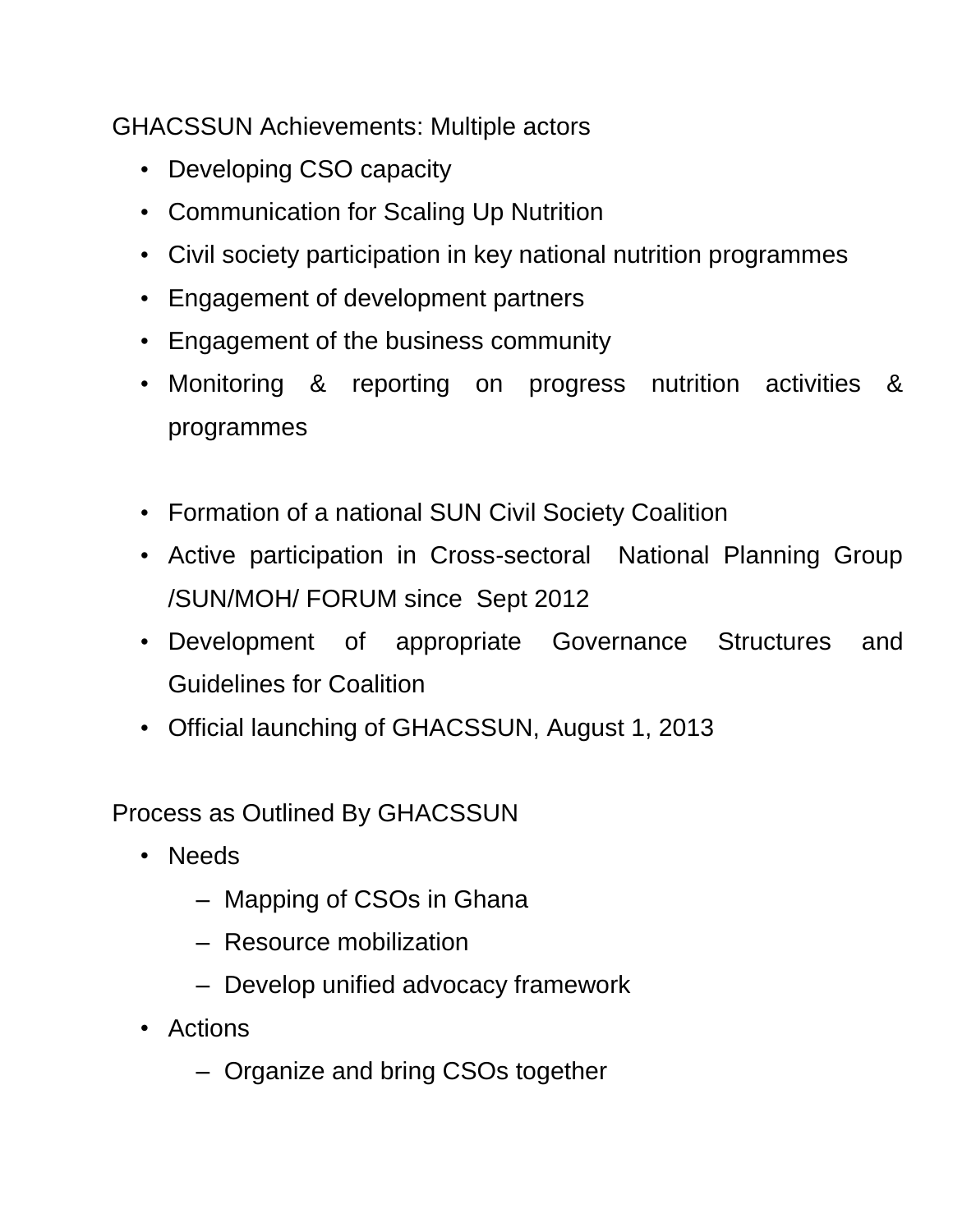- Formation of CSO governance structure
- Develop a plan of action for identified needs



## Bringing CSOs together in Ghana

Status of GHACSSUN in the Process

- CSO Participation in meeting GHACSSUN in February 2012
- High level meeting on Governance structure of GHACSSUN in Accra, Sept 2012
- Meeting to announce the commencement of Strengthening of GHACSSUN Project May 2013
- Official Launch of GHACSSUN in Aug 2013
- Full implementation of the Multi-Donor Trust Fund sponsored Project on course on.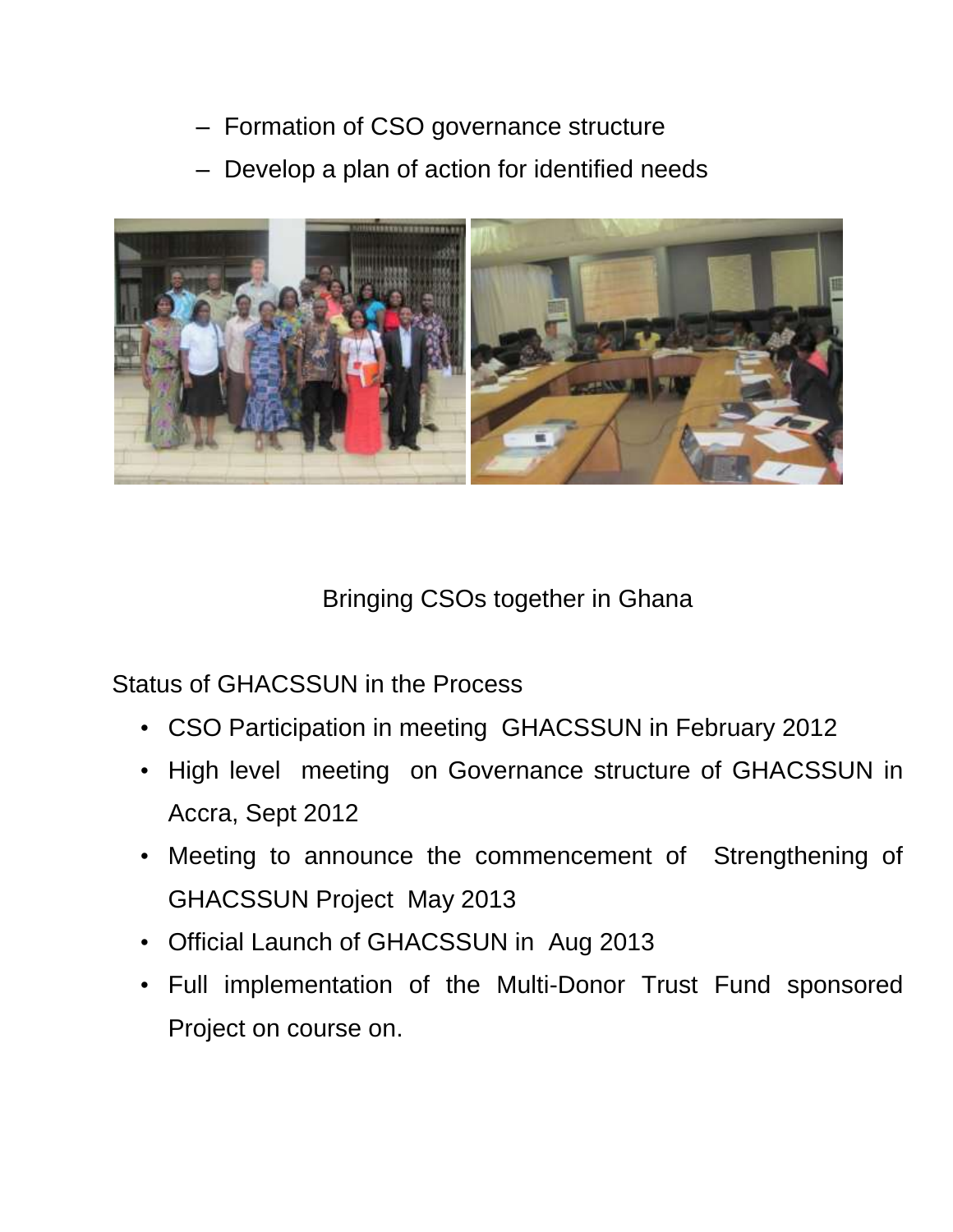• Several other meetings to update Members of the Coalition on the stage of SUN implementation in Ghana.

**Achievements** 

- Baseline Study of CSOs involved in nutrition in Ghana
- Commenced in all 10 regions of Ghana
- Mapping of CSOs in Ghana
	- In progress in the three Northern Regions and Greater Accra ( 4 Regions)
	- Continuing mobilization of CSOs
- Resource mobilization
	- Planned local fund raising commenced
	- Arrangements for a Musical Concert to raise fund completed
	- Event Planner recruited to organize series of fund raising activities
- Unified advocacy framework
	- Consultants commenced work GHACSSUN Advocacy Strategy Plan
	- Working with GHS to develop common advocacy strategy
	- Supporting the reorganizations of Parliamentarians Against Hunger & Malnutrition
	- Backstopping the Mobilization of Parliamentarians to join the Caucus. Number of members has increased from 12 to 28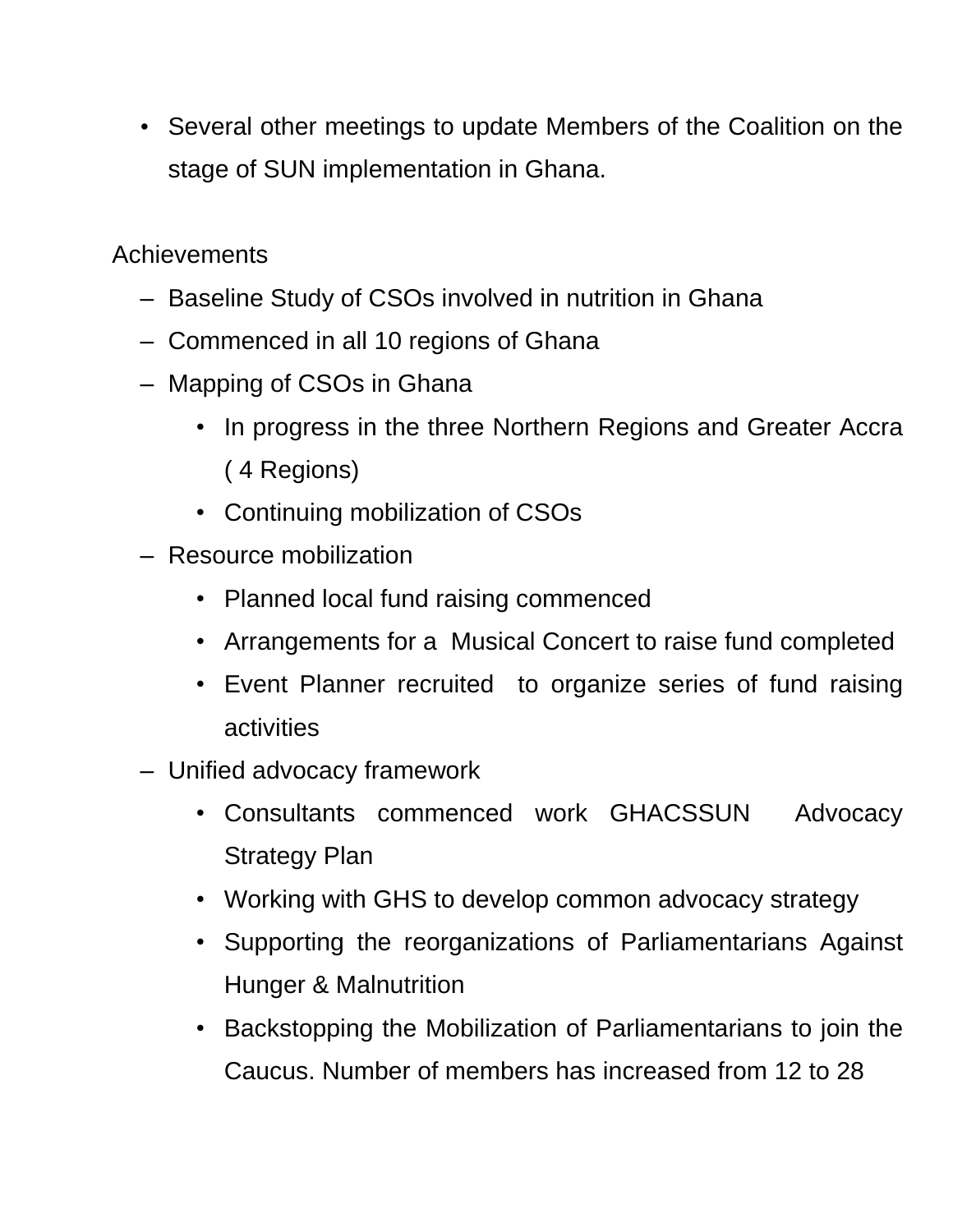3-year Plan of action for GHACSSUN

- GHACSSUN Strengthening Project supported by Multi-Donor Trust Fund initiated and programmed to run for 3 years
- Key strategic objectives
- Establish an independent multi-sectoral CSO coalition
- Raise the profile of nutrition as a development issue in Ghana through sustained advocacy program
- Build the capacity of CSOs to be able to sustain Nutrition advocacy towards SUN in Ghana
- Create forum for exchange of best practices among CSOs involved in Nutrition

Key contributions of GHACSSUN to Ghana SUN efforts

- Representation on the national & international SUN forum
- WFP has been nominated and accepted as GHACSSUN UN partner
- Contributed to National Nutrition policy drafting and finalization
- Participation in the Cross-Sectoral Planning Group
	- Selection of a Nutrition Ambassadors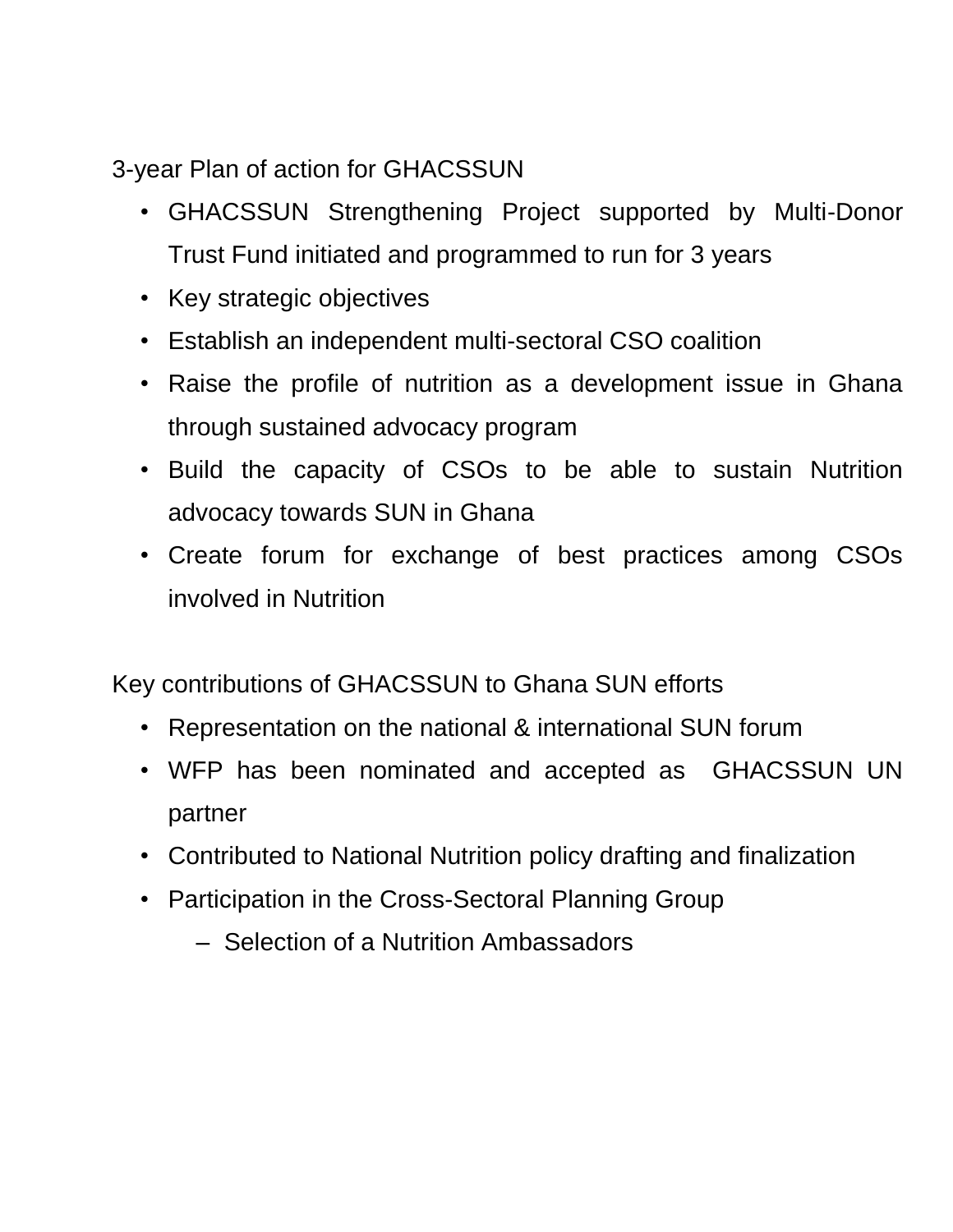## Nutrition Ambassadors



## Abrantie Amakye Dede **Joyce Aryee**

Key Challenges

- Initial lack of understanding of Role by CSO partners in the national SUN implementation
- Funding from local sources is essential but a huge challenge
- Development of a governance structure that is acceptable for all members
- harmonization of Country players in an efforts to avoid duplication (REACH)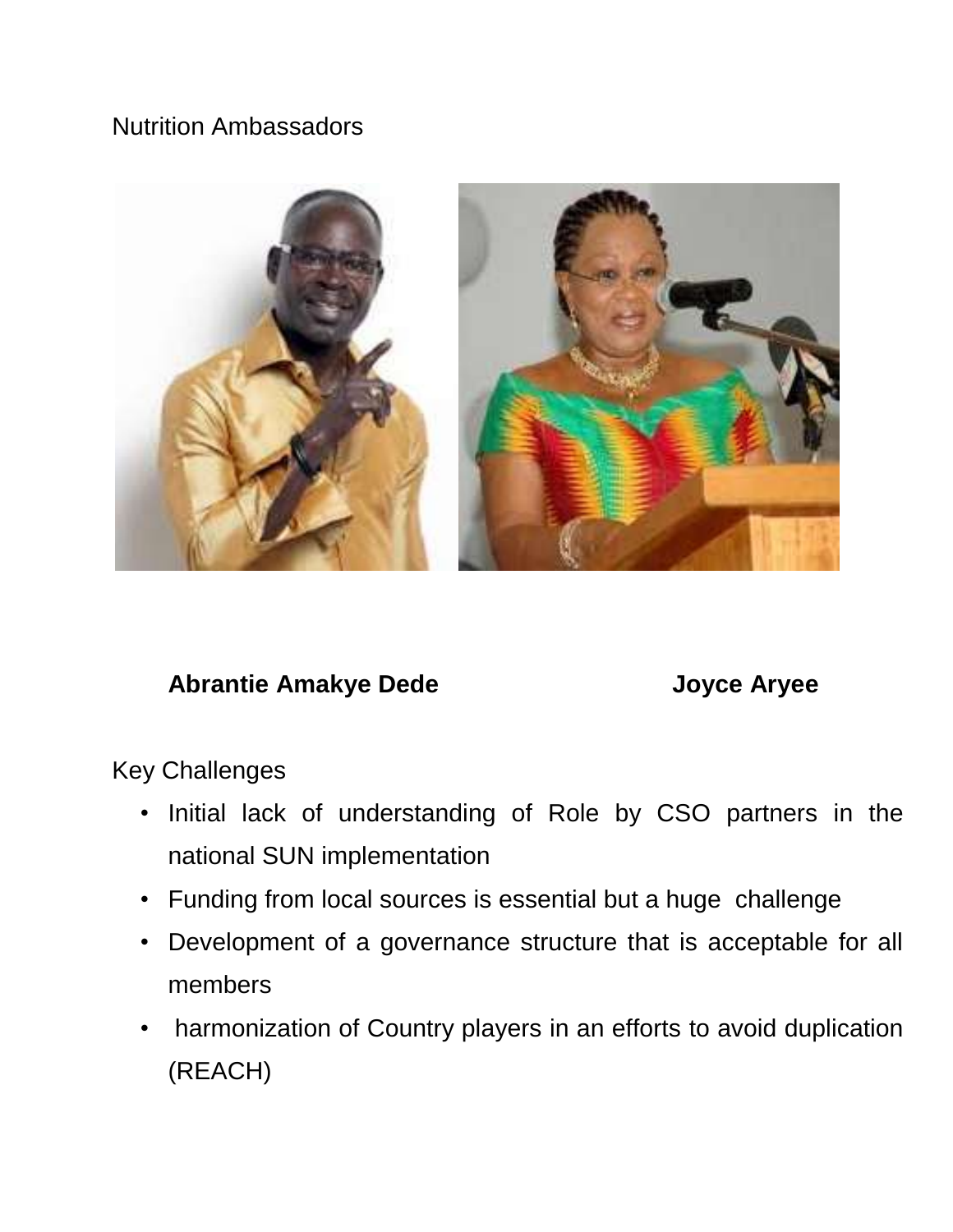The Way Forward

- Intensive communication targeting family and community practices
- Review of existing materials/development of job aids
- Strengthen Technical Supervision and monitoring
- Validate national nutrition policy and have it ratified
- Develop costed implementation plan for nutrition including SUN (first 1000 days of Child"s life)
- Strengthen inter-sectoral collaboration

Some of the key CSOs participating in GHACSSUN



















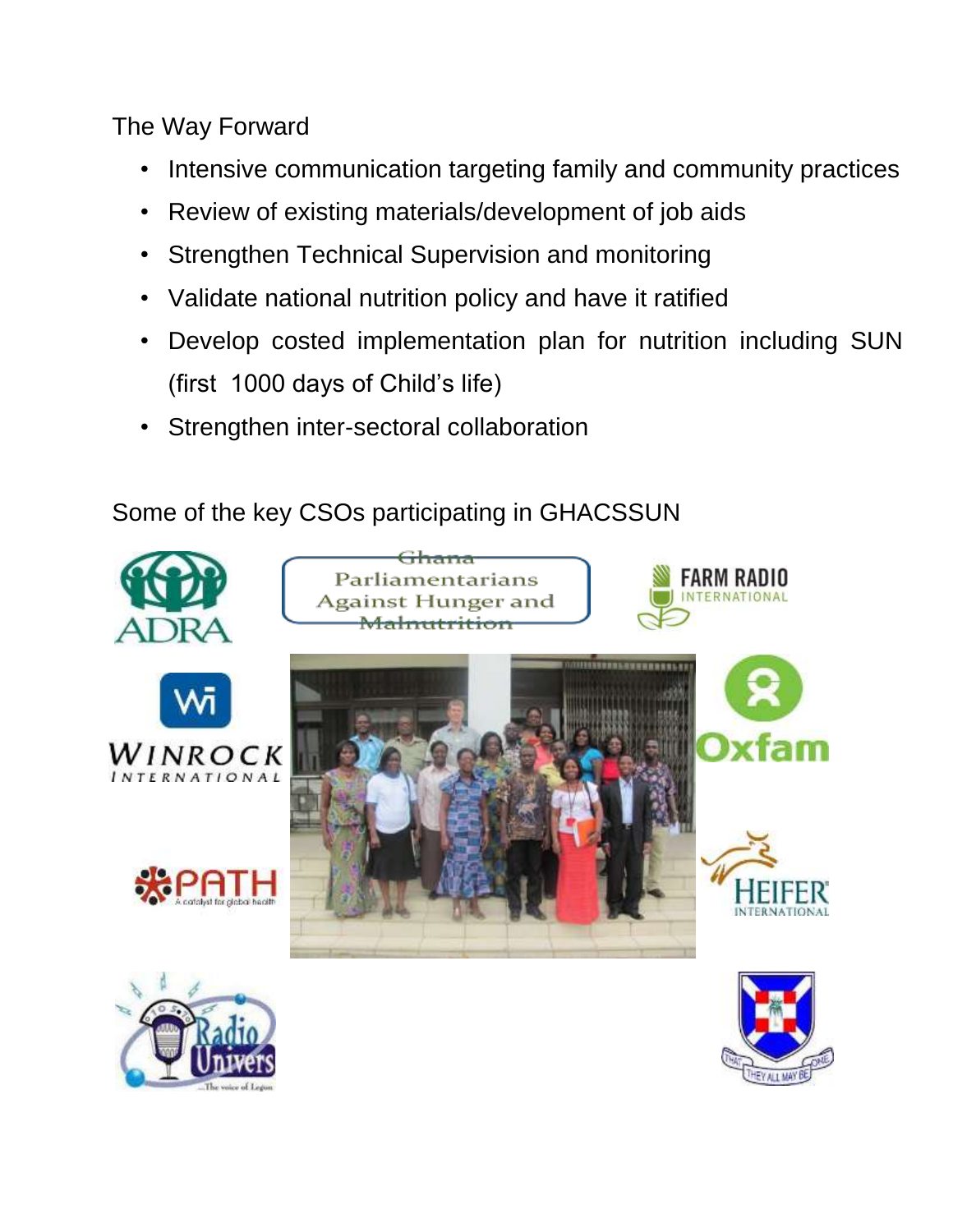

# **Video Statement by David Nabarro, UN Secretary General's Advisor on Food Security and Nutrition**

The above video statement from the GHACCSSUN Secretariat was presented as hereunder stated:

*"Time is now. Joining efforts for nutrition for all in Ghana and in Africa by Dr. David Nabarro, Coordinator, Scaling-Up Nutrition Movement".*

Good morning everybody. My name is David Nabarro. I work for United Nations Secretary General, Ban Ki-Moon, as his Special Representative for Food Security and Nutrition. Since 2010, I have been serving as the Coordinator of the Movement to Scale-Up Nutrition.

The UN Secretary General is crystal clear when he asks the world leaders to embrace his vision for a world without hunger and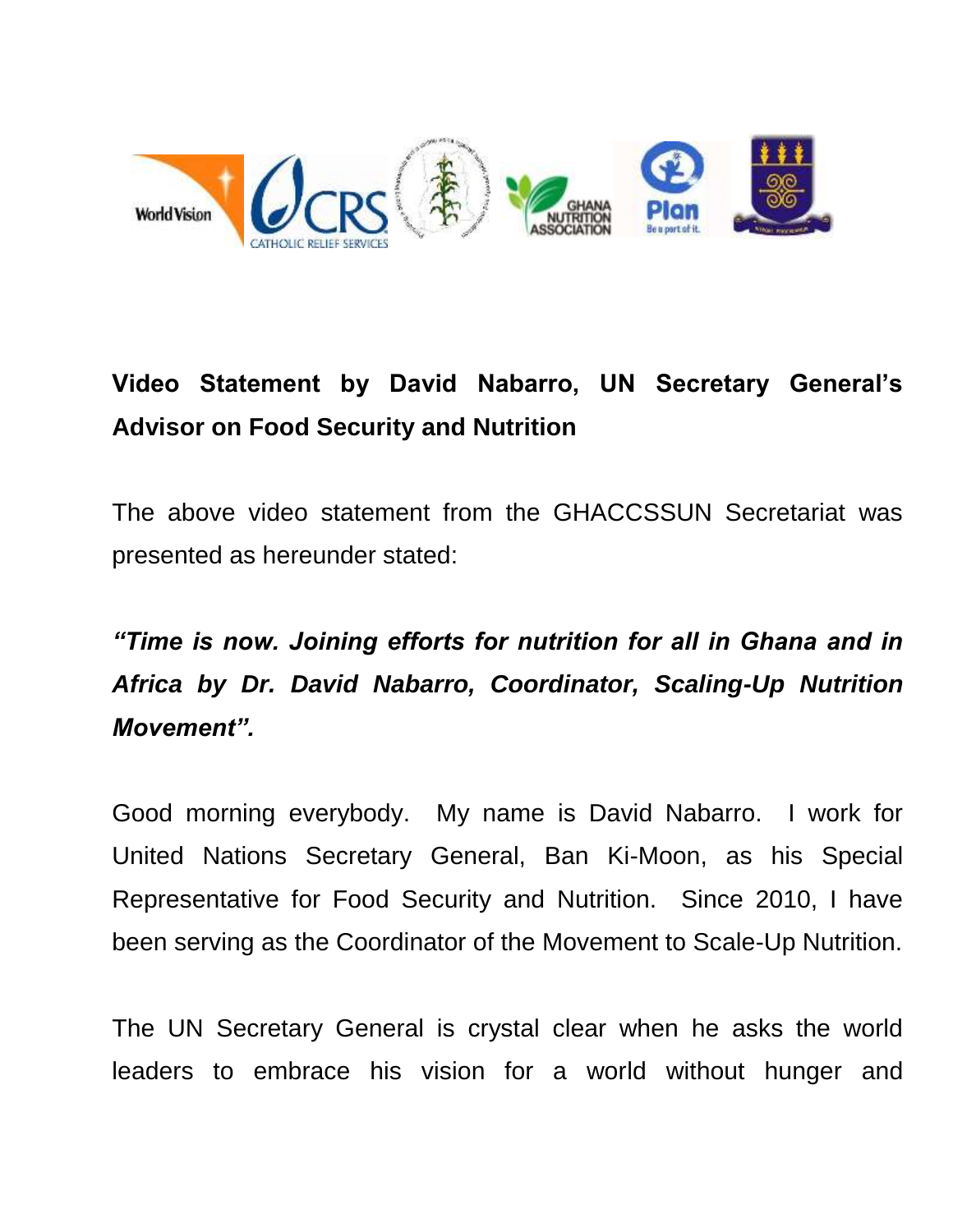malnutrition. He calls it the **"Zero Hunger Challenge"**. Leaders are responding to the challenge. You are responding to the challenge. On behalf of the UN Secretary General, I wish you all success.

I would like to take you back a few years – to 2008, when the extent and consequences of malnutrition were brought to the world"s attention. Many national leaders have expressed concern that – because of malnutrition during pregnancy and early childhood – too many of their people are disadvantaged and unable to achieve their full potential to earn, to learn and to remain healthy as they grow up. These leaders want all of their people to be able to enjoy good nutrition.

National and international organizations have responded. In 2009, more than 100 of them worked on a Framework for Scaling Up Nutrition. At this time, I was asked by the UN Secretary General to support their efforts.

During 2010, the Framework was released and received warm support from many governments. To make the Framework come to life, a road map for scaling up nutrition was developed. By September of that year, the Movement for Scaling Up Nutrition, or SUN, was launched at the UN General Assembly in New York.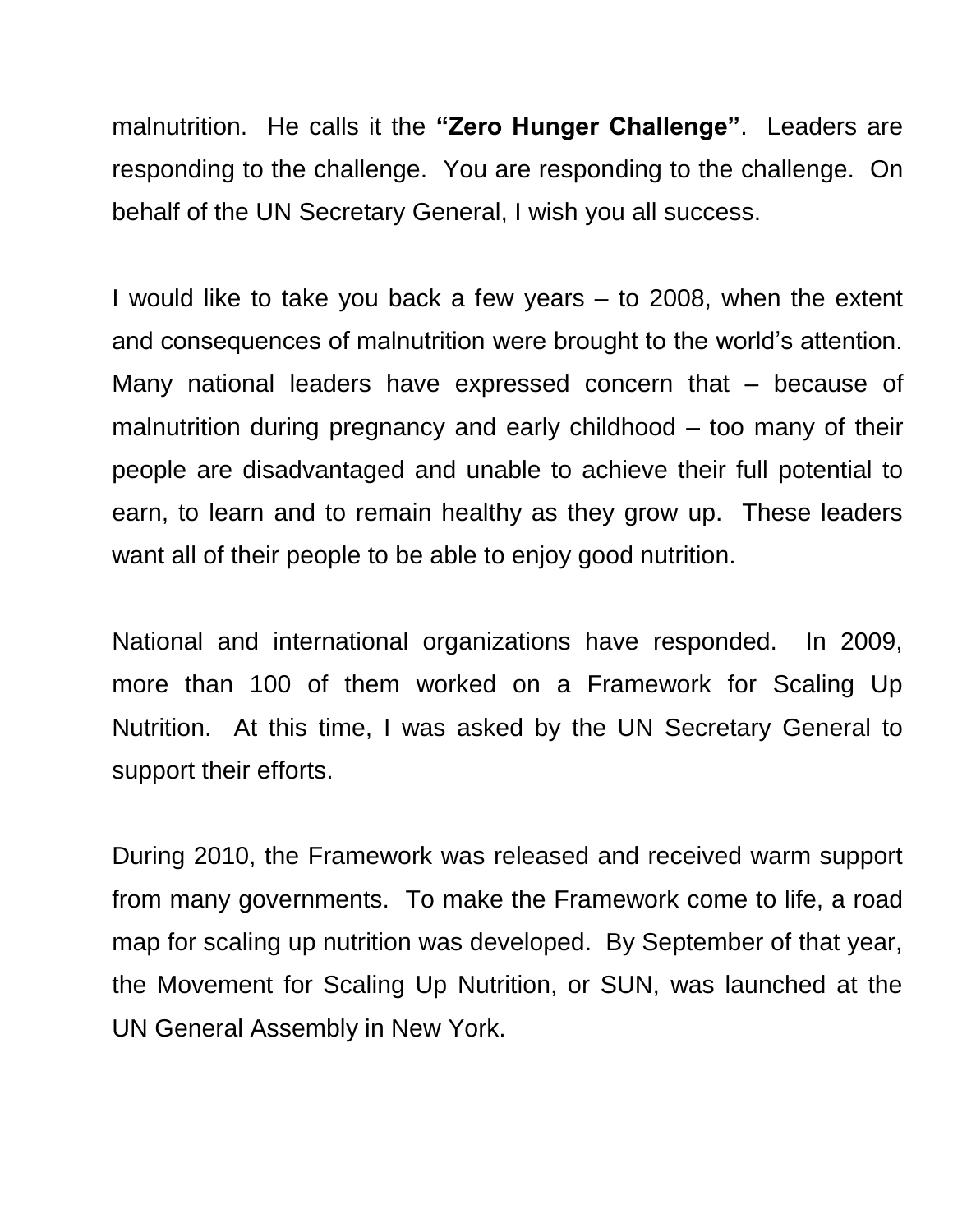Within the SUN Movement, every organization contributes its unique experience and expertise to a shared vision that is based on the national policy and legal frameworks for nutrition.

In Ghana, you have a strong nutrition policy. You are developing the legal frameworks necessary to make it happen, including hour adoption of the code for the marketing of breast milk substitutes. You are updating your plans, budgeting and mobilizing the resources needed to implement nutrition plans in line with the objectives of the National Nutrition Policy coordinated by the National Development Planning Commission.

The SUN Movement offers a way for all countries scaling up nutrition to work together, and for all organizations that support government efforts to align their efforts in a responsive way. It encourages these supporters – who I, sometimes, describe as the nutrition stakeholders – to work in support of their country"s efforts in ways that will contribute to national targets for better nutrition.

As I speak, there are 41 countries within the SUN Movement. They are home to more than 80million stunted children. The leaders of these countries are setting ambitious targets: targets that reflect the global goals for better nutrition agreed by the 190 countries in the World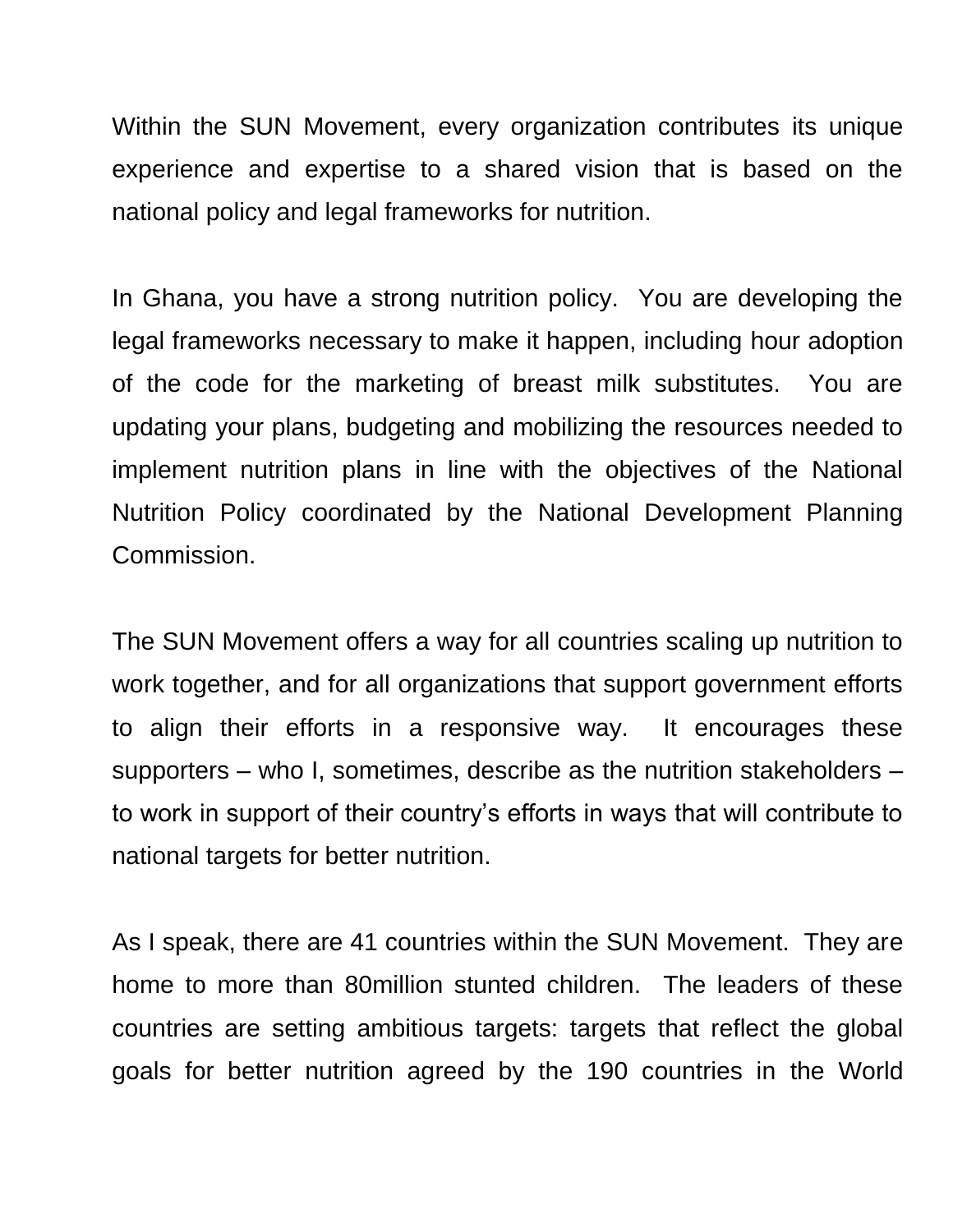Health Assembly of 2012. They set up national platforms where all stakeholders can work together.

The national SUN platforms work best when they include the full range of stakeholders whose efforts influence whether or not people are malnourished. Increasingly, parliamentarians, civil society organizations and business enterprises are joining them. The platforms work best when their members work together in support of national policies, transparently and in a spirit of mutual accountability. They put the interests of women at the centre of their strategies and actions. They work hard to identify and avoid the different opinions – even conflicts – that can occur when different groups try to work in synergy.

Each SUN country has appointed a senior government figure as the Movement"s focal point. The focal point and the national SUN platform work out an agreed set of expected results and encourage all stakeholders to align action around this Common Results Framework.

Here in Ghana, Dr. Edith Tetteh, the focal point, works with a Cross Sectoral Planning Group (CSPG) to prioritize effective nutritionsensitive approaches within different sectors. She works tirelessly to ensure coherent and coordinated action at national and at community levels.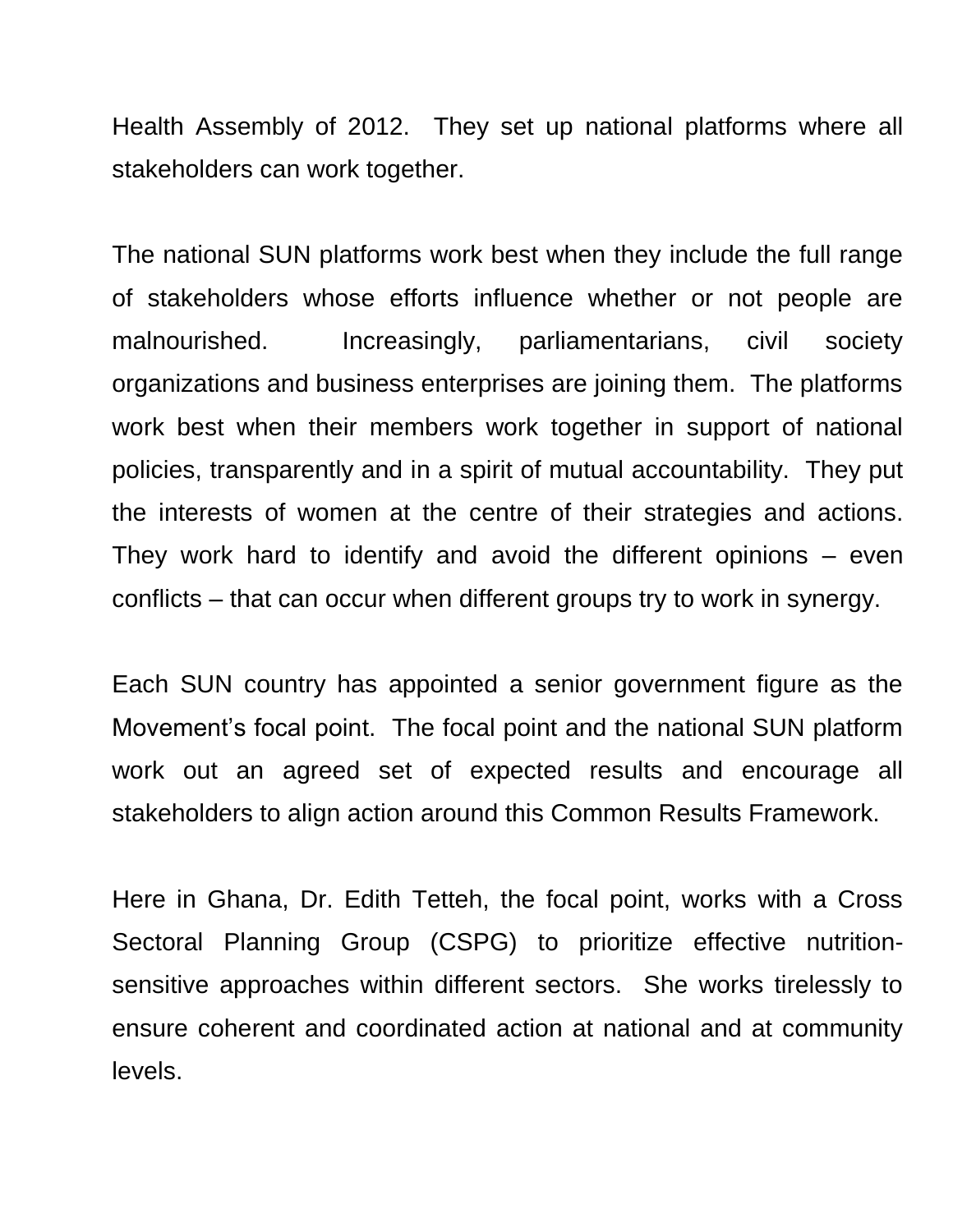For the Focal Points and Platforms to work effectively, it is important that different groups of stakeholders organize themselves so that they can contribute to government efforts. How best to do this in ways that reflect the challenges that households – especially women – face dayby-day as they try to ensure that they and their children are wellnourished. That is why I am so delighted, today, to take part in this launch of the CSO Alliance for Scaling-Up Nutrition in Ghana.

Parliamentarians play a critical role, bringing people"s needs and concerns into the debating chambers of government, and seeking explanations on behalf of their constituents. I am delighted to hear that in Ghana, Parliamentarians committed to tackle hunger and malnutrition have organized themselves into a caucus. I look forward to hearing more of their achievements.

Every country and supporter that joins the SUN Movement is committed to making a difference. In the last three years, we have seen that everyone has a role to play. Here in Ghana, the donor agencies are working together, convened by USAID, seeking ways to increase investments in your efforts to improve nutrition. Civil Society is being coordinated through the Civil Society Alliance. You are also involving business enterprises. And the UN system is coordinating its efforts – facilitated by the REACH partnership and the UN Resident Coordinator.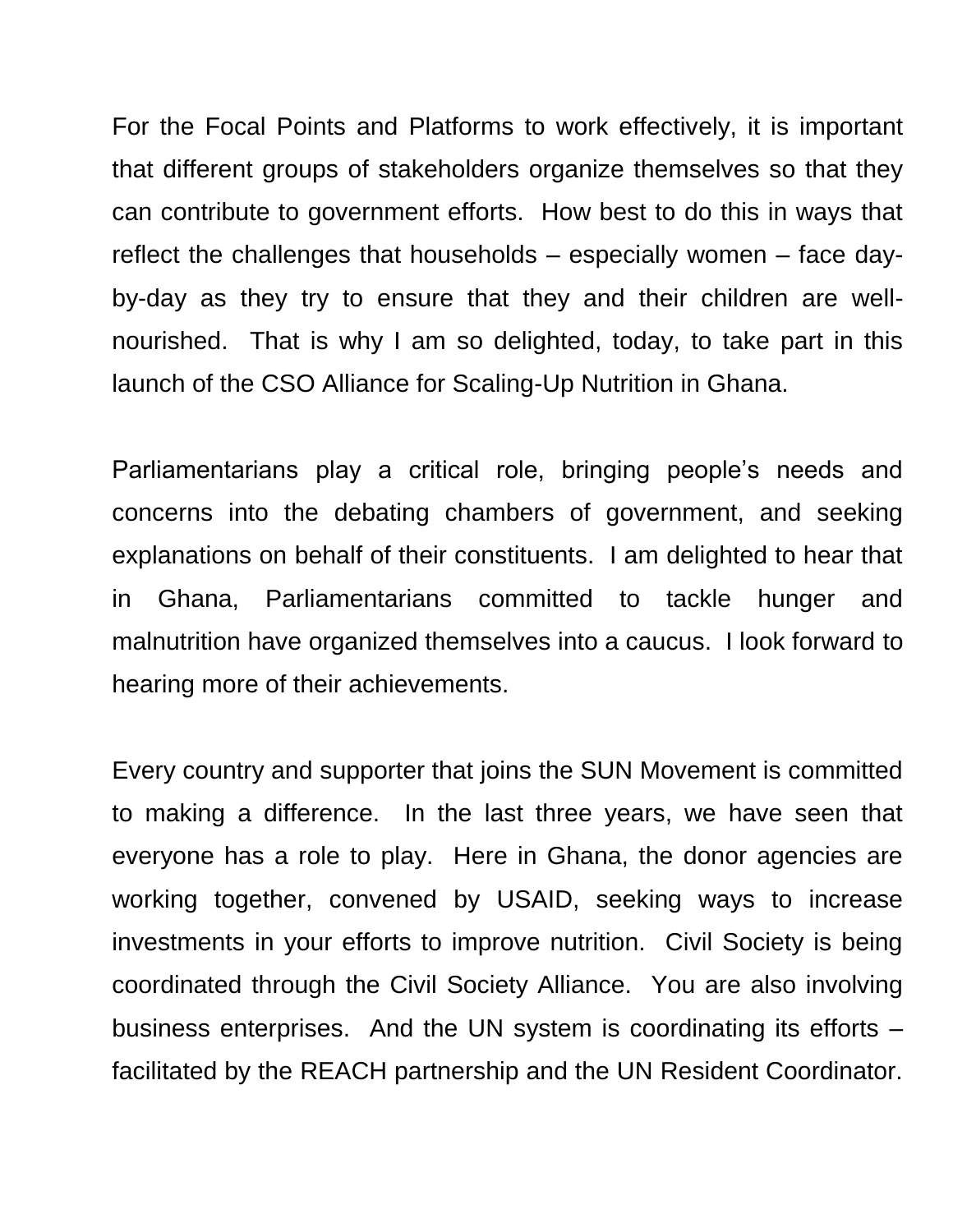Different groups of national stakeholders are supported through global SUN networks: of country focal points, of civl society organizations, of donor agencies and of businesses.

Sometimes, I am asked *"Will the SUN Movement succeed in reversing the tide of malnutrition"?* My answer is that it will, provided that we live up to our commitments. This kind of mutual ability applies here in Ghana – and throughout the world. As one of the SUN countries, you are contributing to a world where malnutrition is not accepted, and a world where all people experience Nutritional Justice.

I am so grateful to all of you, especially to Dr. Edith Tetteh and her colleagues – for sharing your experiences with other SUN countries and for seeing whether their experiences are relevant for your situation.

I look forward to the day when malnutrition in Ghana is a subject for the history books. You have a vital role, now, in helping to make this happen. That is why today is so significant. Your task is vital and must succeed. I hope that the discussions in such meetings are constructive and contribute urgently to a well-functioning effort for scaling up nutrition in Ghana and beyond.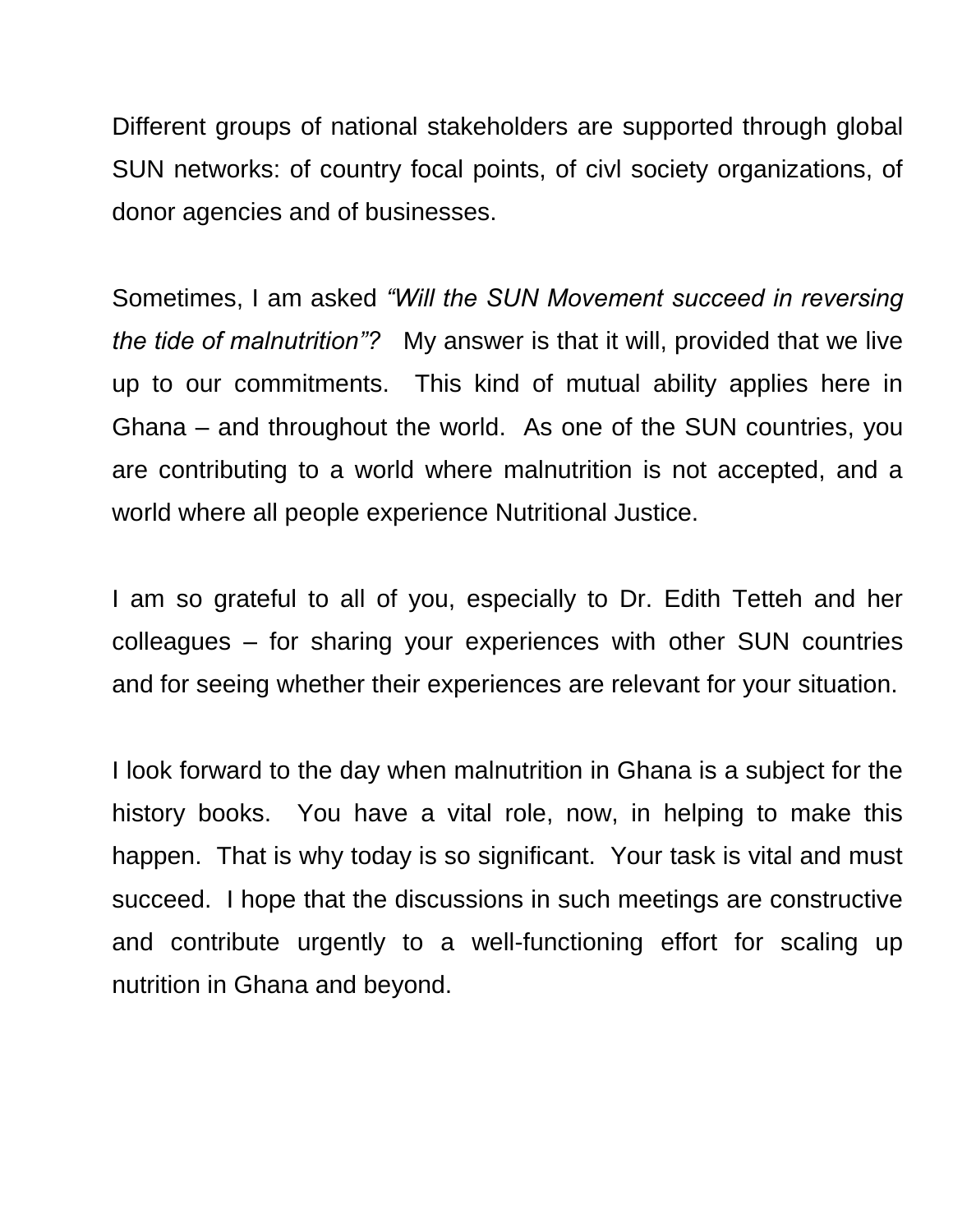# **Statement by Andrew Adanse-Bonah (12year old Anti-Hunger Campaigner and Fund-Raiser) on behalf of the children of Ghana**

This young boy averred that Ghana and Africa in general have got vast arable lands lying fallow which needed to be fully utilized hence politicians have to seriously get involved in the process of improving agriculture. He went ahead to state that malnutrition would be a thing of the past if all efforts are geared towards food production and governments making sure that the children get affordable and nutritious food to enable them grow to become profitable citizens thereby contributing their quota towards the economic and social development of the country and Africa in particular. He also intimated that providing food security and scaling-up nutrition will mitigate stunting of children, anaemia, under-five premature death and so on. In the light of the foregoing, he appealed to all stakeholders to come together to make scaling-up nutrition happen now.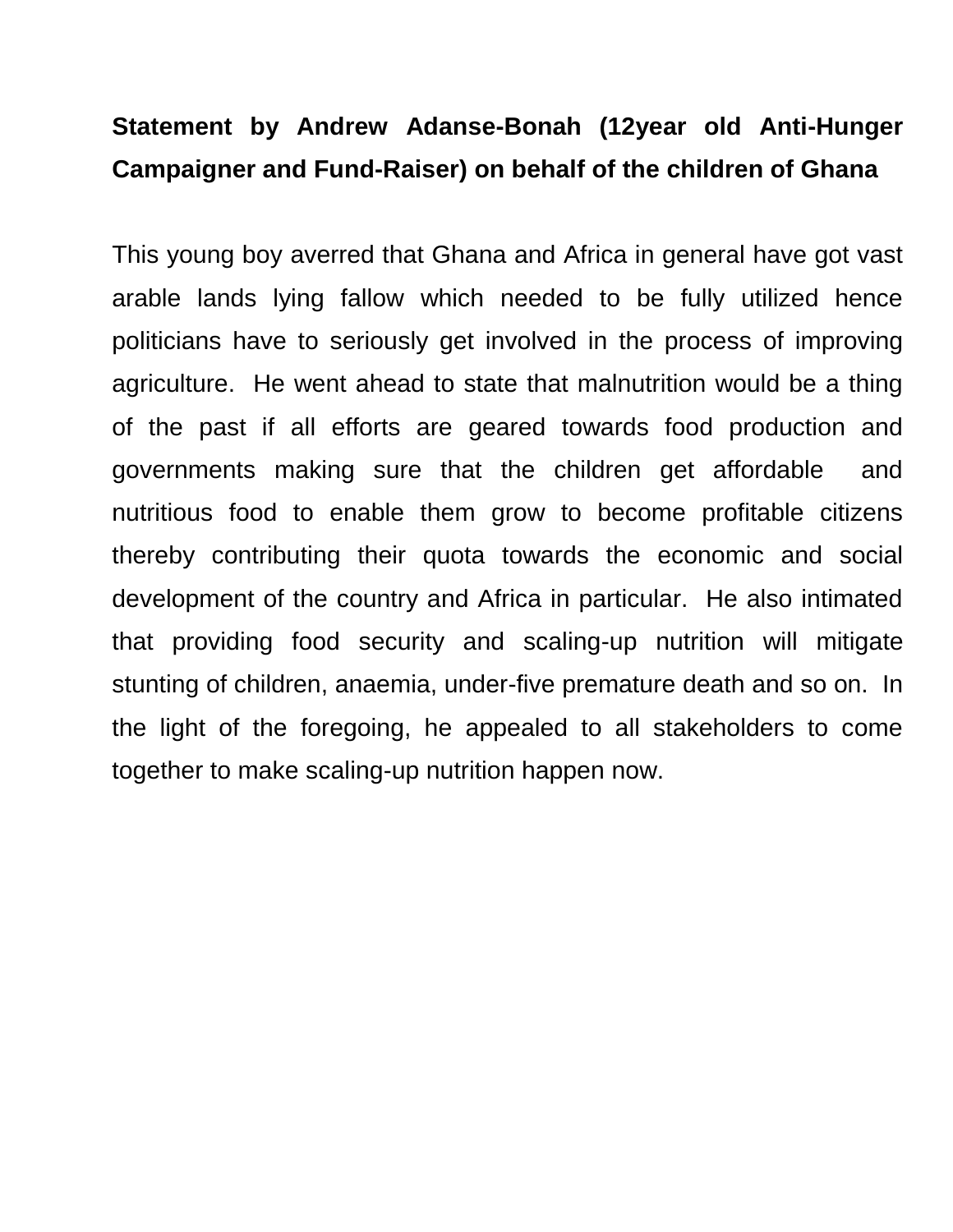# **Solidarity Message from Honourable Kwabena Appiah Pinkrah, Co-Chairman of the Ghana Parliamentarians Against Hunger and Malnutrition Caucus**

The above solidarity message is presented as follows:

Madam Chairperson, Distinguished Guests of Honour, Honourable Colleague Members of Parliament, Distinguished Invited Guests, Ladies and Gentlemen:

I wish to take this opportunity to join the Coordinator of GHACCSSUN to express the appreciation of the Ghana Parliamentarians Against Hunger and Malnutrition Caucus to all of you for attending the launch of this Coalition.

Madam Chair, I represent the Ghana Parliamentarians Against Hunger and Malnutrition Caucus today in expressing our solidarity in the launch of the Ghana Coalition of Civil Society Organizations for Scaling Up Nutrition and to also express the commitment of Members of the Caucus as a whole to Scale Up Nutrition in Ghana.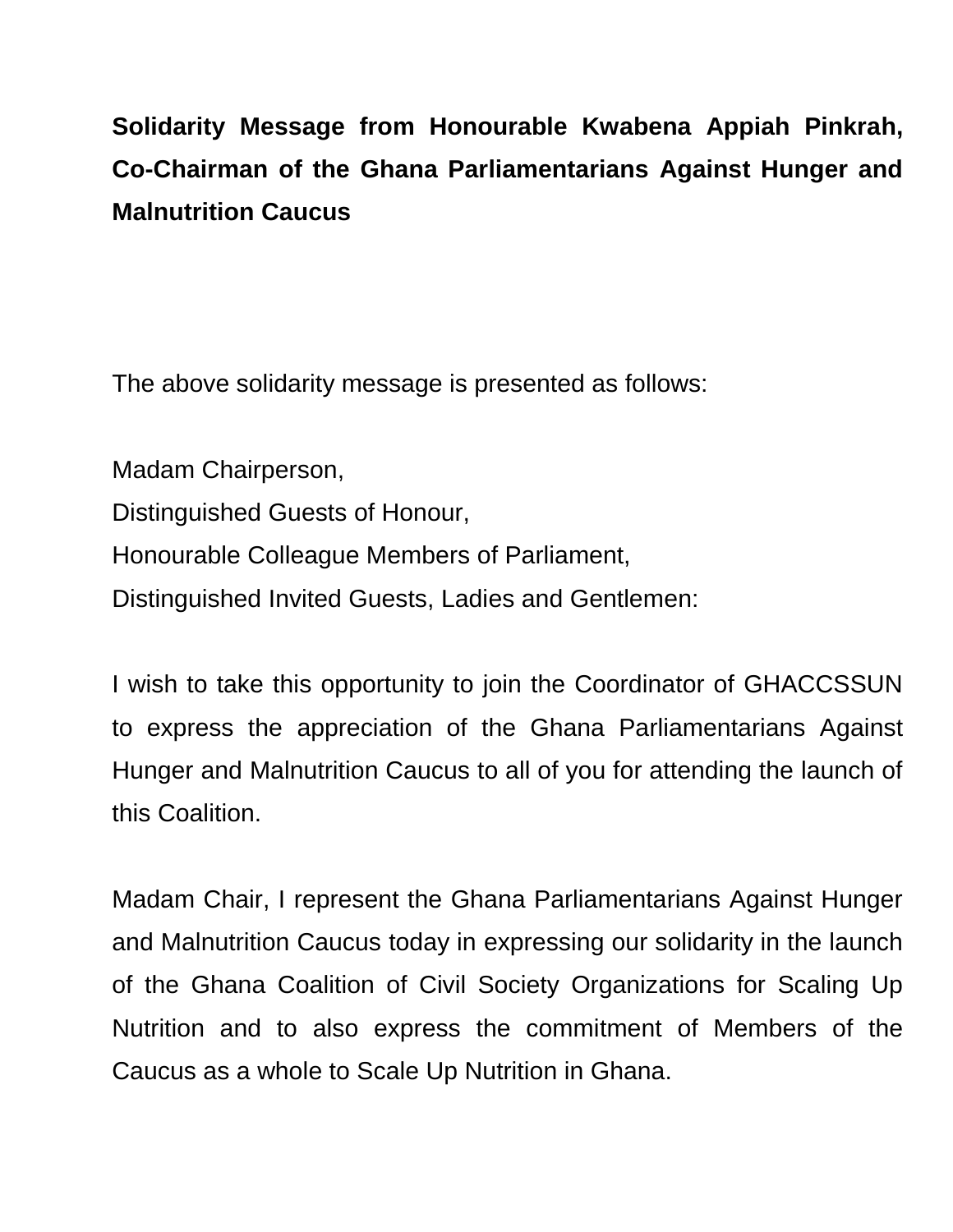From where we sit in the Caucus, we have learned to stay abreast of developments surrounding the four main micro-nutrient deficiencies that have caused the death of many children in Ghana which must be addressed immediately. These are iodine, iron, vitamin A and zinc. Only last month, a National Stakeholders" meeting was convened to deliberate on the direction for developing the National Salt Strategy III which addresses the decline in salt iodization in Ghana and puts us on the road to a five-year programme to bring iodization back up to at least 70%. We recognize this as one of the leading nutrition deficiencies in Ghana and we are cognizant of the great intellectual and even physical damage insufficient iodine causes after birth. Salt iodization problem is more of production as distribution problems can be solved in Ghana if production is properly programmed, monitored and made to conform to best practice.

Madam Chair, through legislation and advocacy, we shall work to strengthen the newly drafted national nutrition policy and make its implementation effective. To do this, we shall facilitate the process for the promulgation of an appropriate nutrition legislative framework to back the national nutrition policy.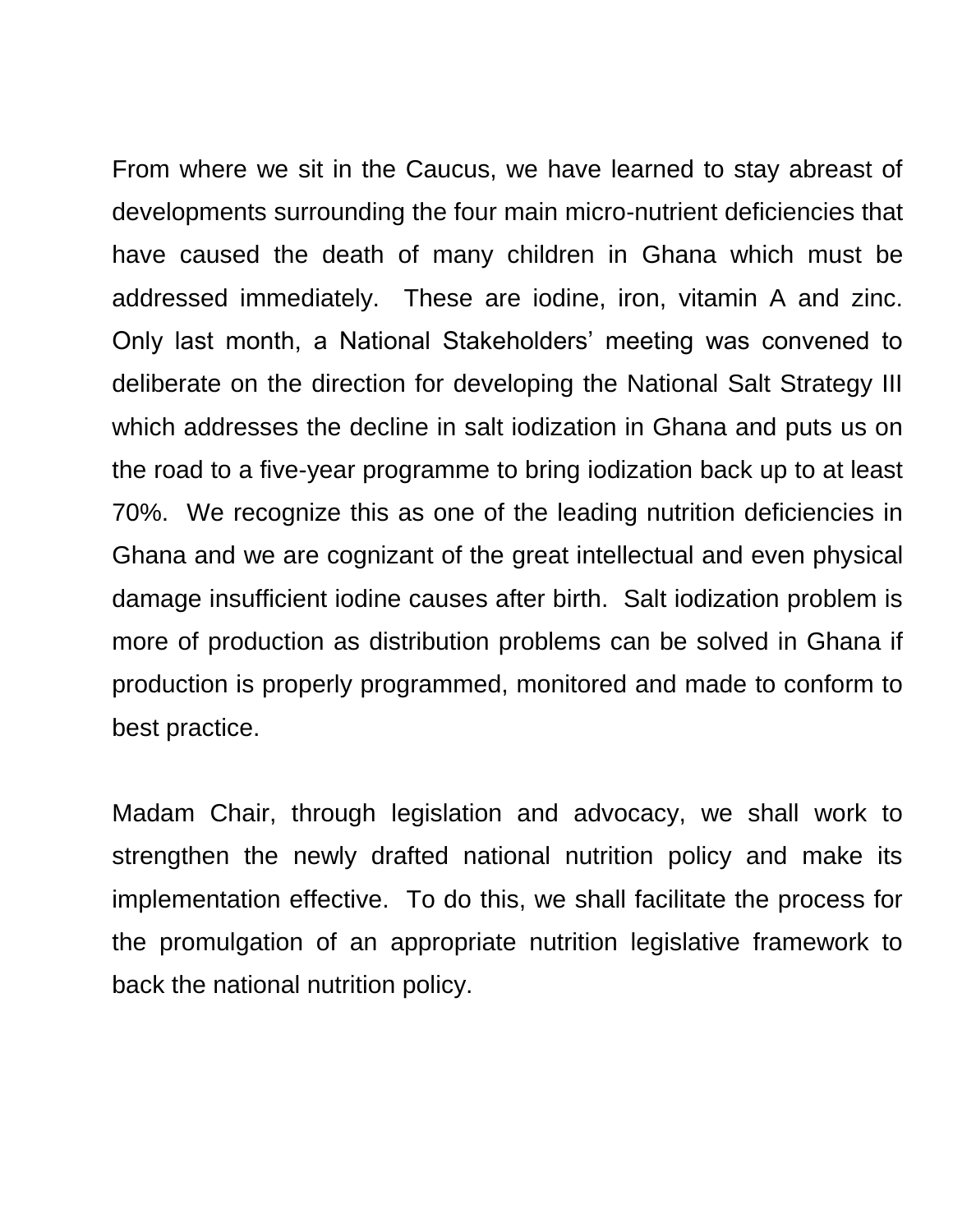As we continue to exercise oversight functions of the work of the Executive, we shall lobby the relevant Committees in Parliament that handle nutrition and nutrition sensitive sectors to demand accountability and commitment from the Executive to improve nutrition outcomes in Ghana.

We shall lobby for increased budget allocation for nutrition programmes in general, whiles serving as the ally of Civil Society platform for the intensification of national advocacy to raise the visibility of nutrition in Ghana, all the while working towards the attainment of a well-nourished and productive Ghanaian Society.

In order to achieve this, we shall contribute to the process for the integration of nutrition and agriculture at the policy level by supporting dialogue and consultation processes on the linkages between nutrition and agriculture at the highest level of governance. A "whole society" approaches to scale up nutrition in Ghana.

Thank you al for being here today.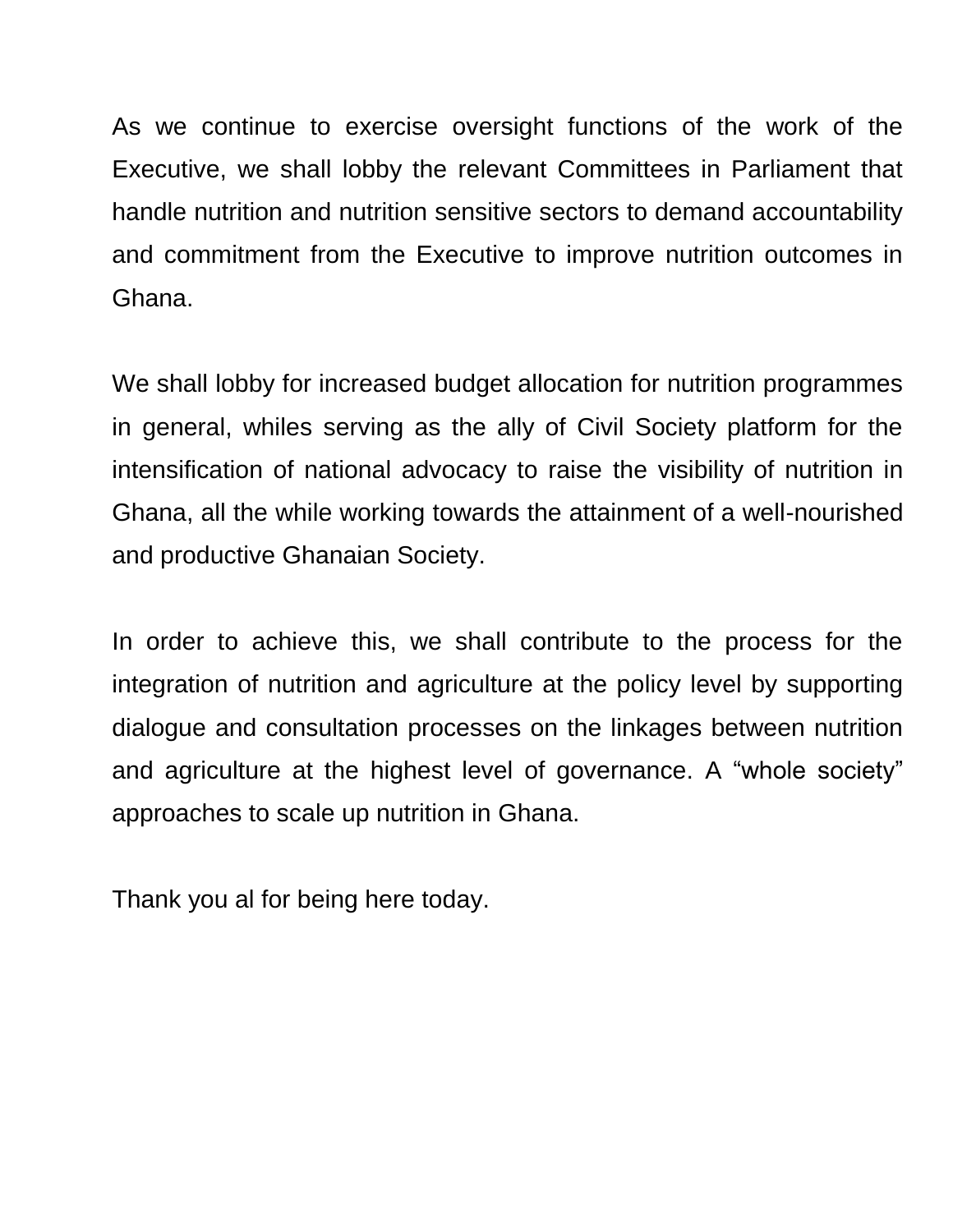In her presentation, Ms Vandana Stapleton, USAID/Ghana Family Health Team Leader, representing the Donor platform, made a full presentation in respect of Donor Commitment to SUN implementation in Ghana in the following areas:

## *Why should we commit to SUN?*

More than one third young children suffer from malnutrition with devastating consequences on health, learning, future earning potential, economic development, resilience and security.

The cognitive and *physical damage caused by chronic under nutrition, particularly in the 1000 days between pregnancy and age two, is largely irreversible.*

## *Donor commitment to SUN*

- Development partners are aligning behind national plans and policies to scale up nutrition to address this challenge.
- To enable development partners to do so, Government must ensure that costed, national nutrition plans and policies are in place.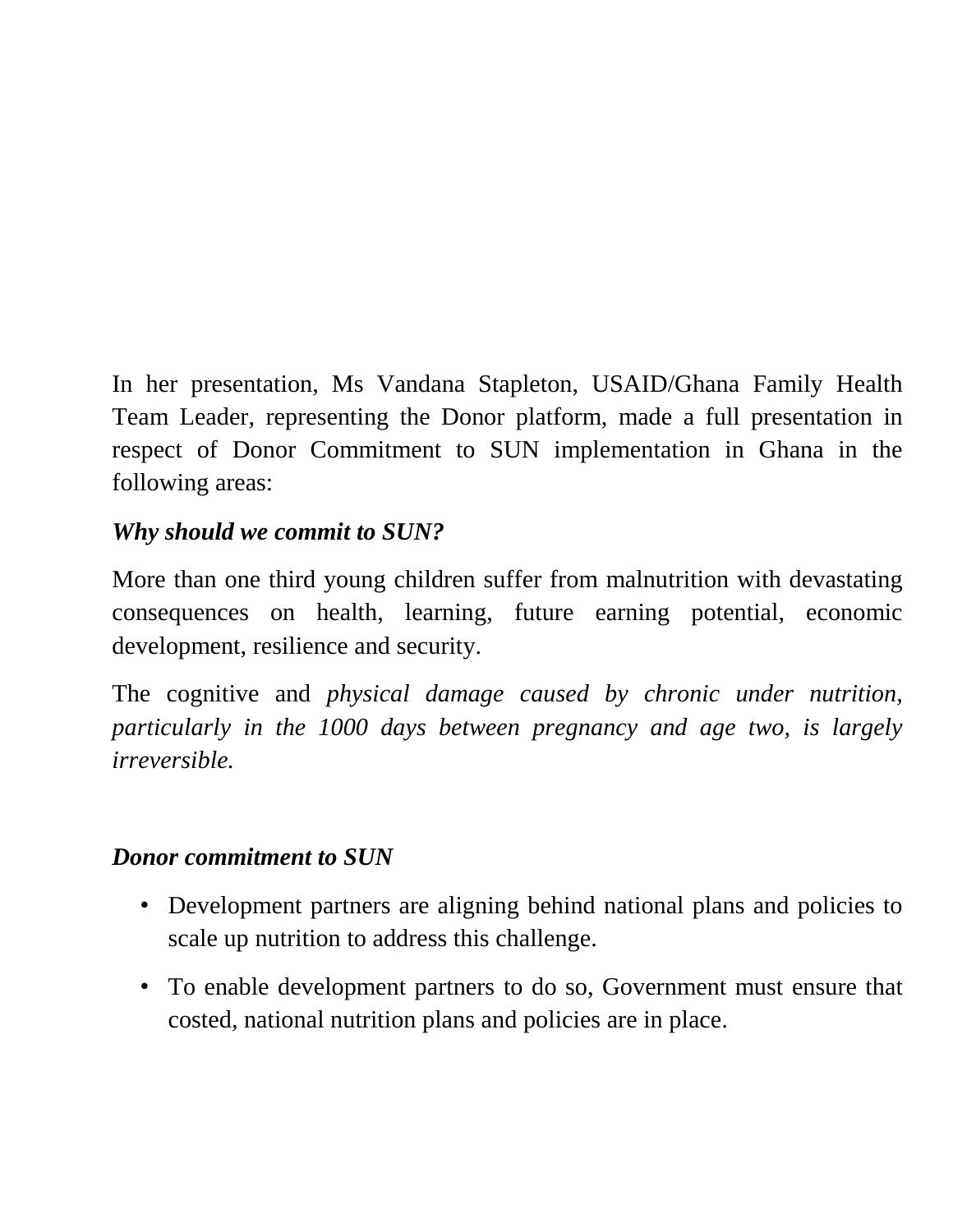• National plans must reflect prioritization of food security and nutrition in sectors such health, agriculture, social protection, education, and local development.

#### *Nutrition Donor Landscape in Ghana*

She informed the participants that the following are Development Partners supporting the scaling up of nutrition in Ghana:

- a) International Fund for Agricultural Development (IFAD)
- b) Food and Agriculture Organization (FAO)
- c) World Food Programme (WFP)
- d) Canadian International Development Agency (CIDA
- e) Department for International Development (DFID)
- f) United States Agency for International Development USAID)
- g) Japan International Cooperation Agency (JICA)
- h) Danish International Development Agency (DANIDA)
- i) The World Bank (WB)
- j) Feed the Future (FF)
- k) German International Cooperation (GIZ)

Support areas include:

- Finalize the Nutrition Policy
- Cost the Nutrition Policy and advocate for budget line item
- Decentralization of nutrition policy to regional and district levels
- Confirm gains in nutrition through Demographic and Health Survey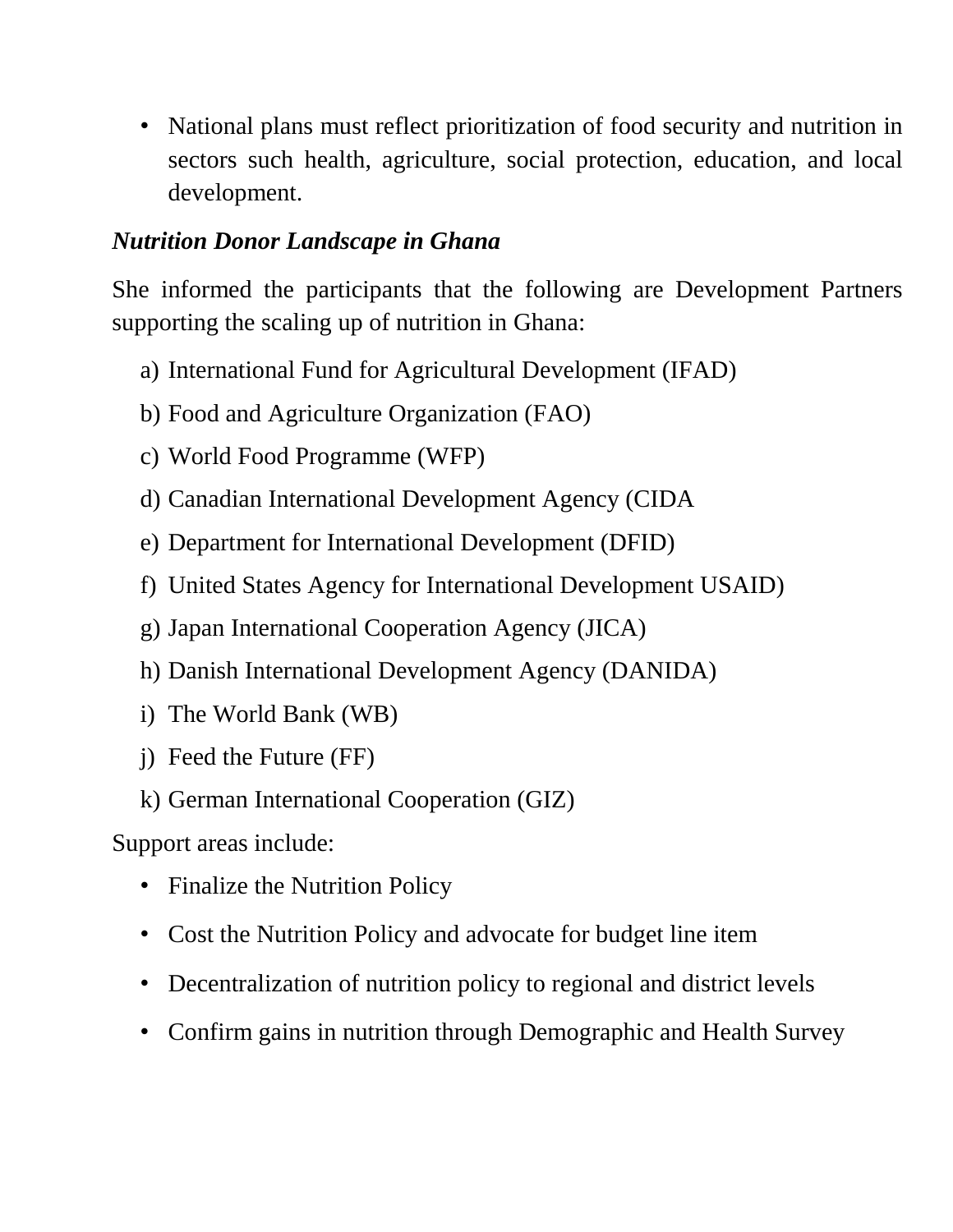## **Speech by the Hon. Minister of Food and Agriculture**

Madam Chairperson,

Your Excellencies,

Distinguished Guests,

Ladies and Gentlemen:

First of all, I would like to thank you for inviting Hon. Minister of Food and Agriculture to the launch of Ghana Coalition of Civil Society Organizations for Scaling-Up Nutrition. As a Minister for Food and Agriculture, I welcome every occasion towards enhancing agricultural development especially nutrition. As a key stakeholder in the National SUN Movement to push nutrition forward in our country, I am pleased to join you this morning. Since the nineties, Ghana has been very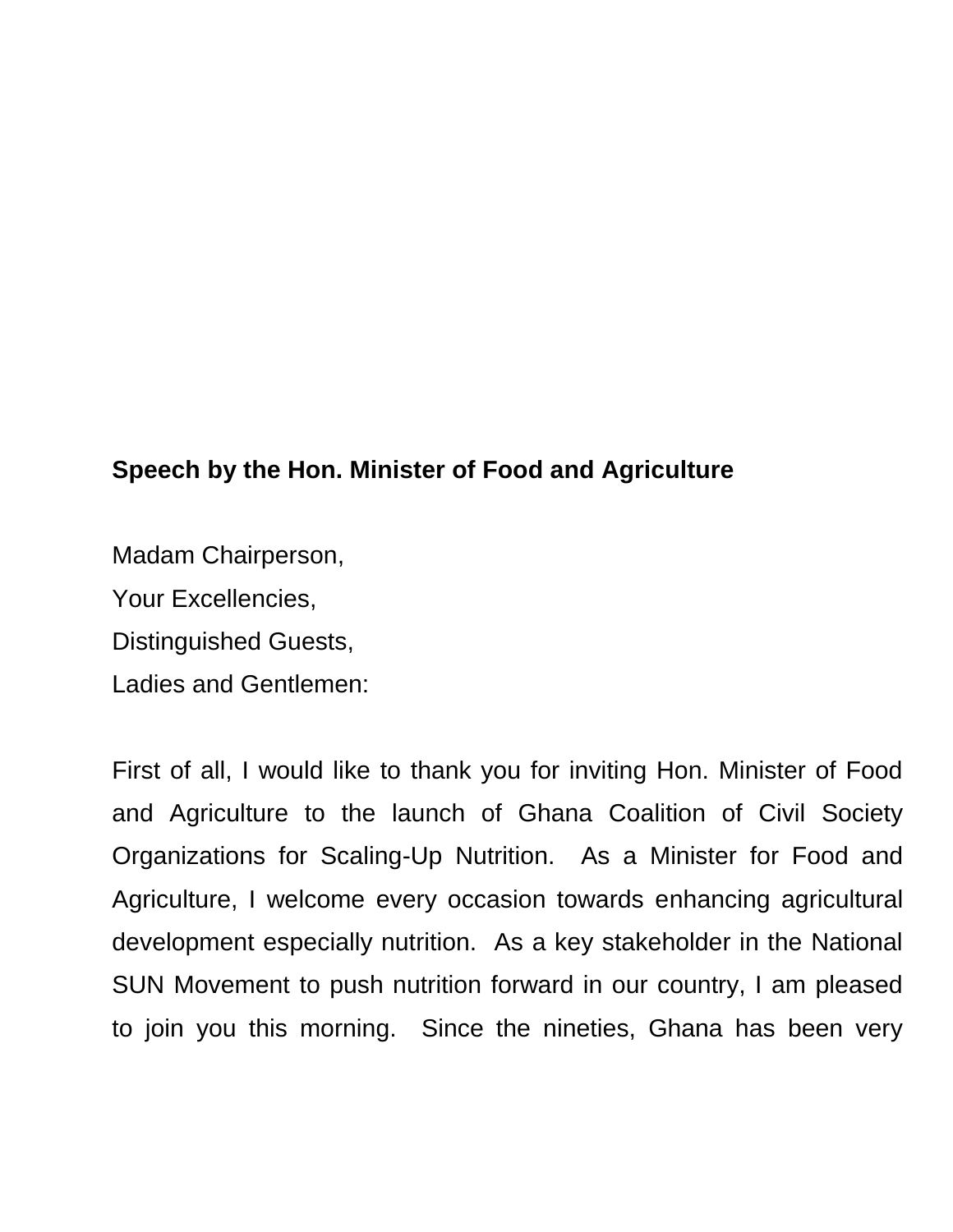active in its quest to end poverty, hunger and malnutrition. The National Constitution guarantees food as a right.

Madam Chairperson, Ladies and Gentlemen, our persistent policies as a nation have yielded positive results that have been recognized by International Agencies. At the recent 38<sup>th</sup> Biennial Conference of the FAO in Rome on the 16<sup>th</sup> June, 2013, Ghana was one out of eighteen countries in the world and one out of only two in Africa to win the prestigious Award for notable and outstanding progress in fighting hunger.

While we have achieved substantial improvement in nutrition in Ghana as a nation, there are pockets of severe malnutrition in some rural, periurban communities, therefore more needs to be done.

#### **Priorities**

It is known that nutritional improvements are closely associated with decrease in poverty. However, according to the Ghana Demographic and Health Survey, the level of malnutrition (stunting of children) increased even when poverty levels decreased quite significantly. Micronutrient malnutrition levels were also quite high. This suggests that increase in incomes may be a necessary condition for decrease in malnutrition but it is not a sufficient condition. In view of this, nutrition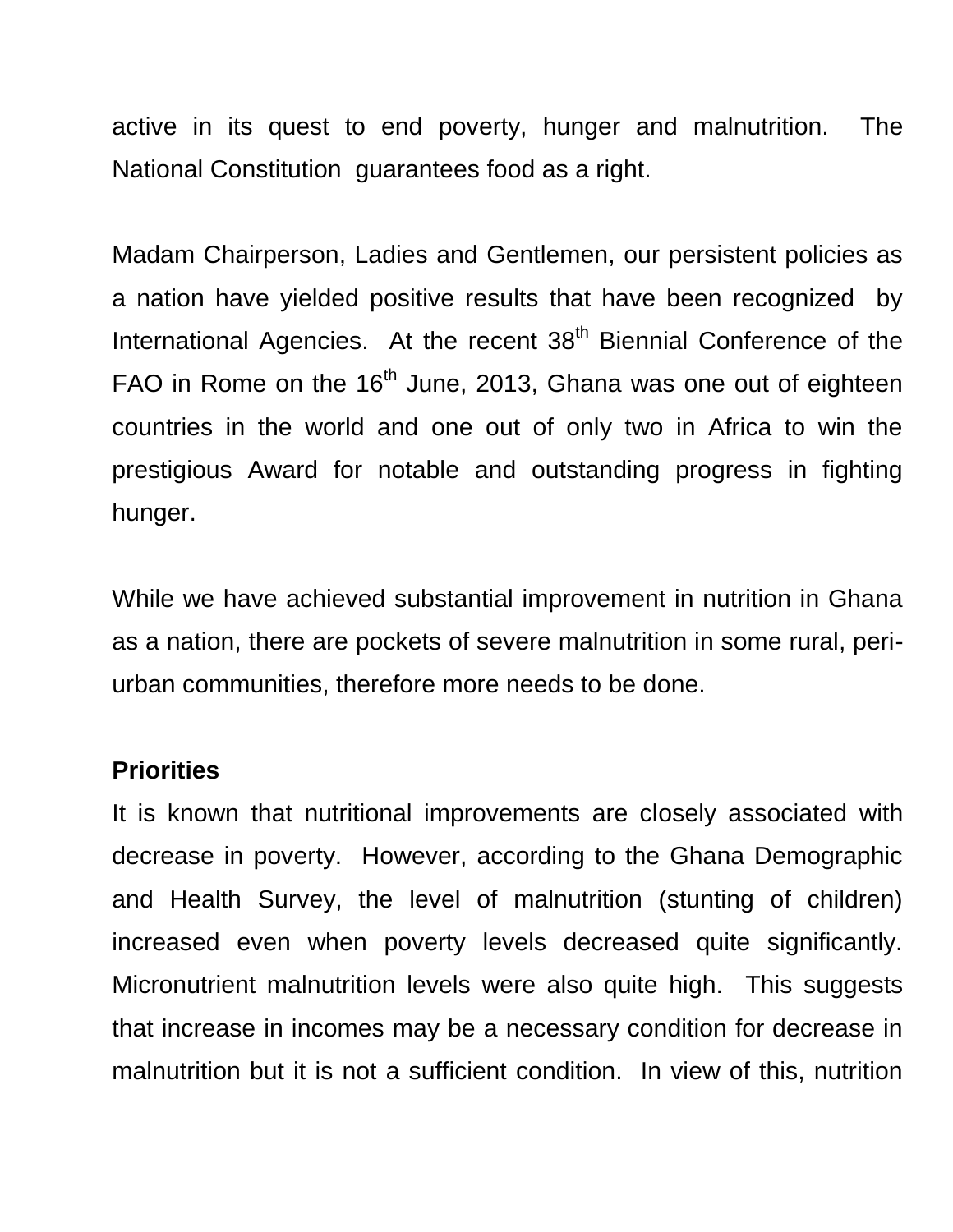education and advocacy is being pursued by MOFA to ensure that people have adequate knowledge and appreciate the importance of both macronutrient and micronutrient malnutrition.

As part of the Medium Term Agricultural Sector Investment Plan (METASIP), MOFA has emphasized on production that ensures adequate nutrition of farm and non-farm household members. Also food production systems take into consideration foodstuffs with good levels of both macro and micronutrients.

MOFA is promoting as the young guy said, the production and consumption of High Quality Protein Maize, Orangeflesh sweet potato (for vitamin A) as well as moringa and other leafy vegetables. The Root and Tuber Improvement and Marketing Project (RTIMP) and West Africa Agricultural Productivity Programme (WAAPP) have developed high quality staples through breeding of cassava, yam and cocoyam etc. varieties. MOFA has not relented its efforts to increase food production through the fertilizer subsidy, irrigation, and Youth in Agric. Programs.

MOFA is also promoting enrichment of staples during processing, e.g., enrichment of kenkey and gari with soybean.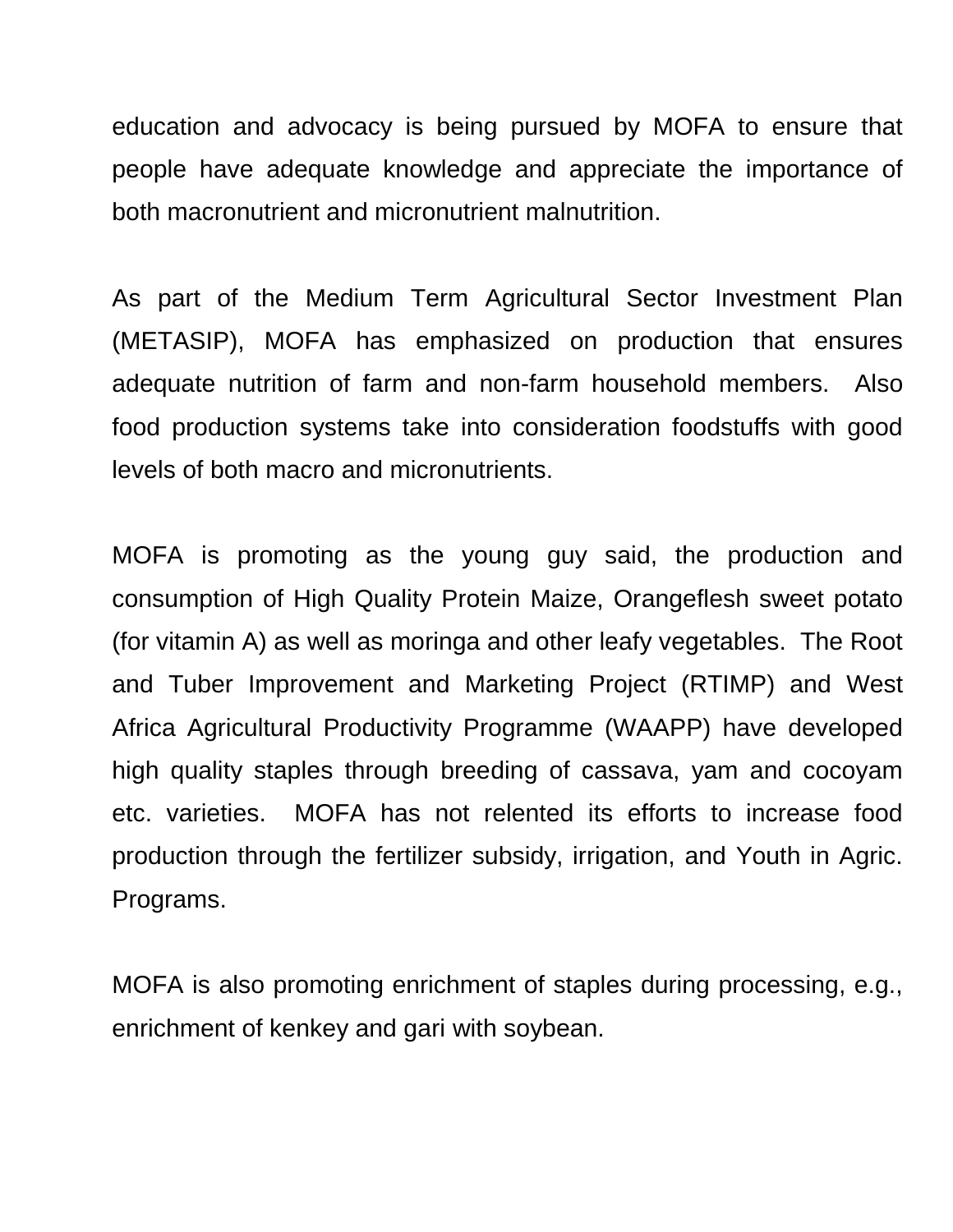MOFA is training consumers (especially rural communities) on appropriate food combination of available foods to improve nutrition through food demonstrations and development of recipes. As well as promoting the consumption of micro-nutrient rich foods (e.g., eggs, meat/fish, leafy vegetables, fruits) by children and women of reproductive age especially in rural areas.

The above interventions are being implemented in collaboration with CSIR-FRI, Ministry of Health (Nutrition Unit), Ministry of Education, Ghana Education Service and non-state actors.

Distinguished Ladies and Gentlemen, I am delighted to inform you that FAO is partnering with MOFA to look at strategies to strengthen the linkages within the Directorates of Agriculture to promote nutrition.

Distinguished Ladies and Gentlemen, we recognize that non-state actors (like the Hunger Alliance of Ghana and other civil societies) play vital role in poverty reductions and improved nutrition through their various programs nationwide; however, there is the

- Non-state actors have legitimate constituencies and accountable representation
- **Resources are available**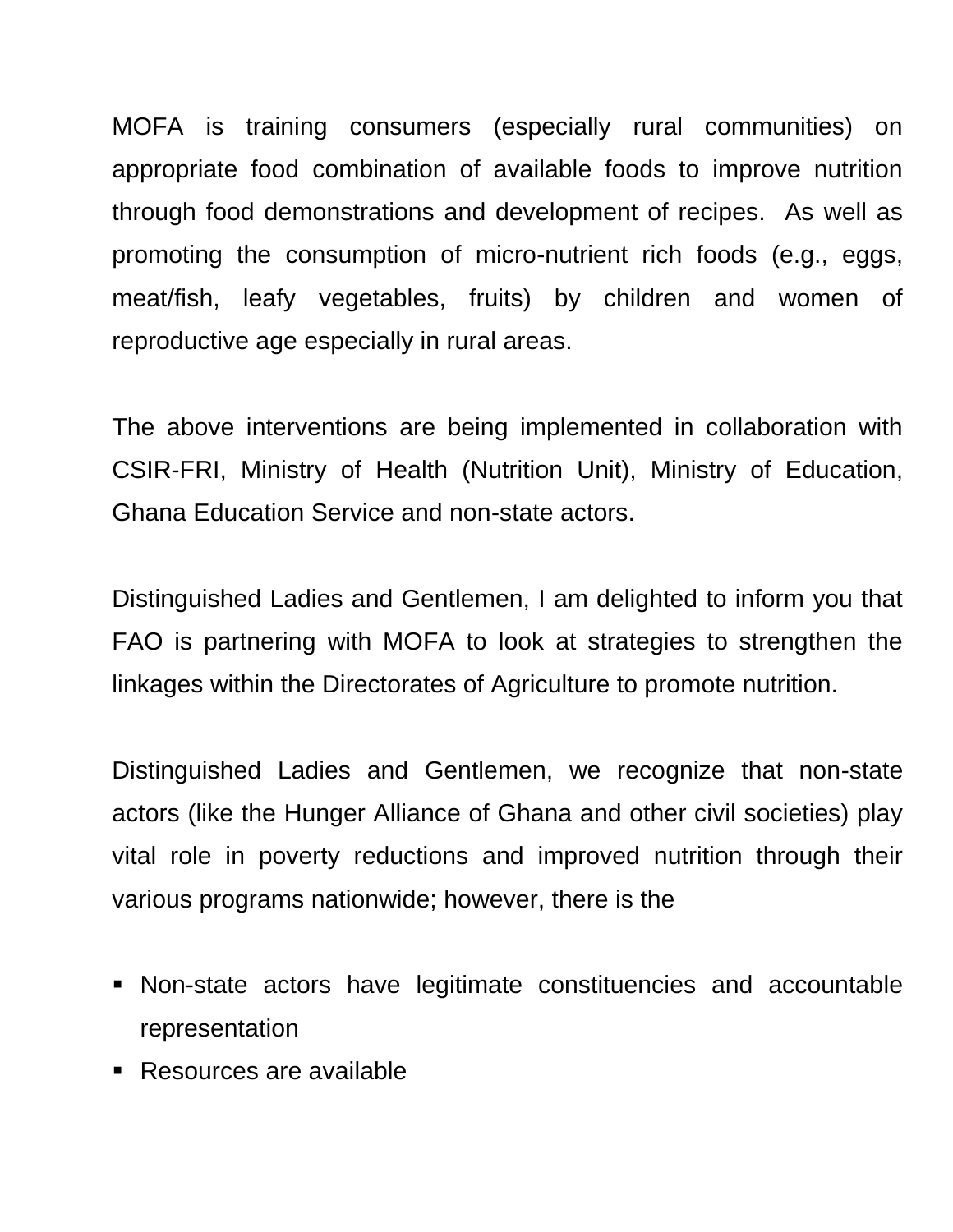- They have access to platforms for ensuring planning and accountability at all levels and also within the non-state actor group
- Relevant capacity to perform their functions
- Glad to hear GHACCSSUN is building capacity of members

## **Conclusion**

A solid partnership between government and non-state actors is needed for success of nutrition program. I wish to congratulate the Hunger Alliance of Ghana/Coalition of Civil Society Organizations for taking up this initiative. Together we can achieve nutrition.

Thank you.

**Keynote Address delivered by Magdalena Owusu Moshi (WFP Deputy Country Director) on behalf of the UN Resident Coordinator**

Madam Chairperson and Focal Person for the SUN Movement, Honourable Members of Parliament and Co-Chairs of the Parliamentarian Caucus Against Hunger and Malnutrition,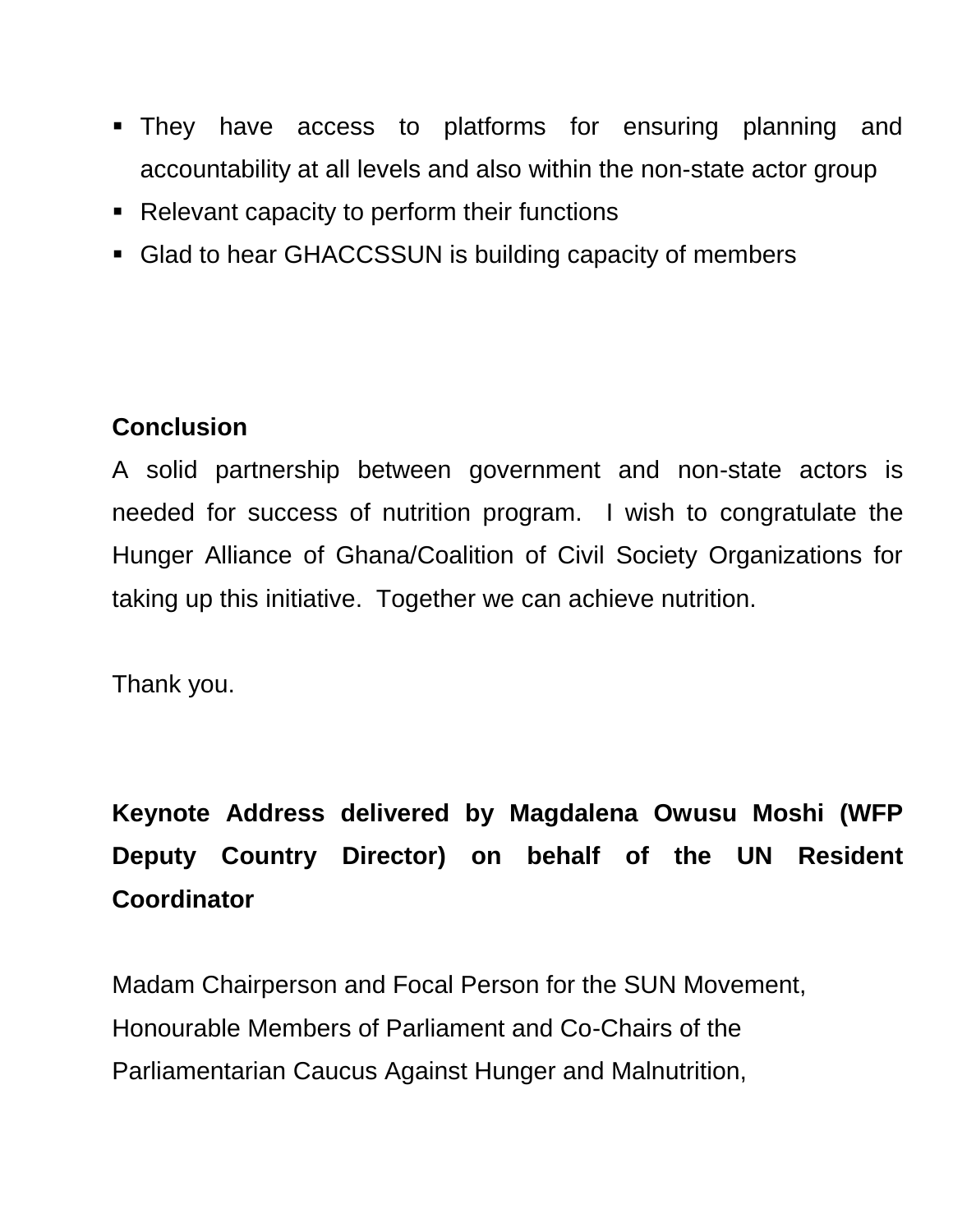Representatives from the UN System,

Developing Partners,

Representative of USAID,

Officials of the Ministry of Food and Agriculture and the Ghana Health Service,

Members of the SUN Movement,

Distinguished Ladies and Gentlemen:

I would like to begin by expressing my sincere pleasure on being invited to give the keynote address and officially launch the Ghana Coalition of Civil Society Organizations for Scaling-Up Nutrition (GHACCSSUN). I would also like to congratulate the Government of Ghana for opting to be an "early riser" SUN nation, one of the first countries to join the SUN Movement. Let me add that I am very happy to see so many government officials and legislators gathered here because your presence is a reflection of the importance you place on nutrition.

Madam Chairperson, we are all aware that good nutrition is an essential ingredient to lay a strong foundation for the future health and prosperity of every nation. Inadequate nutrition which leads to stunting also affects brain development, immunity and general health. The human and economic costs of undernutrition are enormous, affecting mothers, children and the poorest in society. However, in spite of the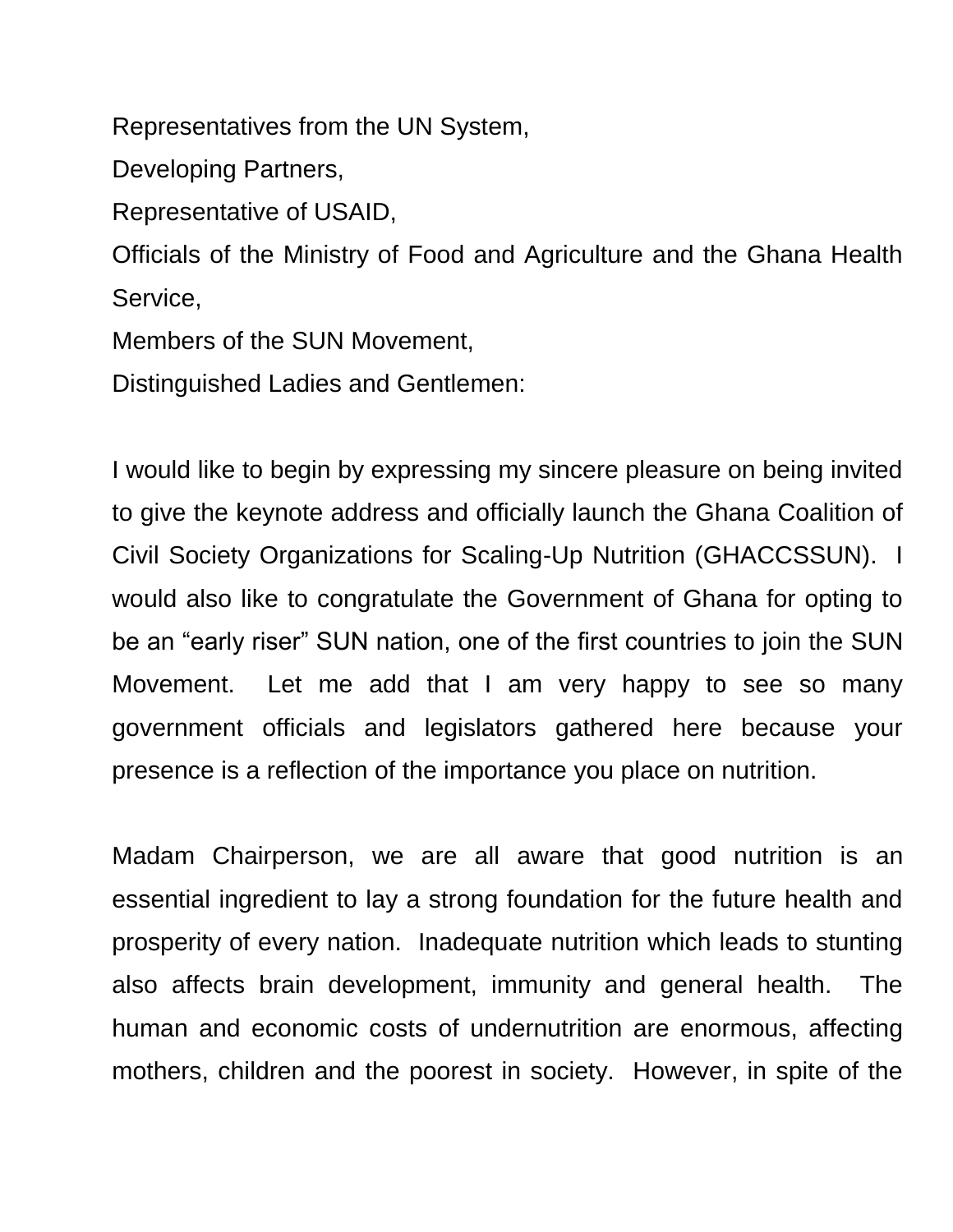severe repercussions of undernutrition which has been identified as one of the world"s most serious problems, it is one of the least addressed in most countries.

Thankfully, there has been renewed commitment to address child malnutrition globally with the launch of the second series of Lancet papers on maternal and child nutrition in June this year. The Lancet papers stressed the importance of leadership across all sectors in the push to address child malnutrition. The UN system, development partners, civil society, private sector and key government ministries such as health, agriculture and education, are called upon to collaborate to confront the challenge.

The UN system believes that improving the nutrition of mothers and children is the key to unlocking the problem of hunger and reaping returns on human capital investment. Undernutrition affects people in a challenging and permanent way; low birth weight results in a higher risk of illness both earlier and later in life. But the battle against child undernutrition is winnable; adequate nutrition builds the brains and bodies of the next generation.

Over the years, several programmes within the country have focused on improving nutrition and indeed there has been some progress made,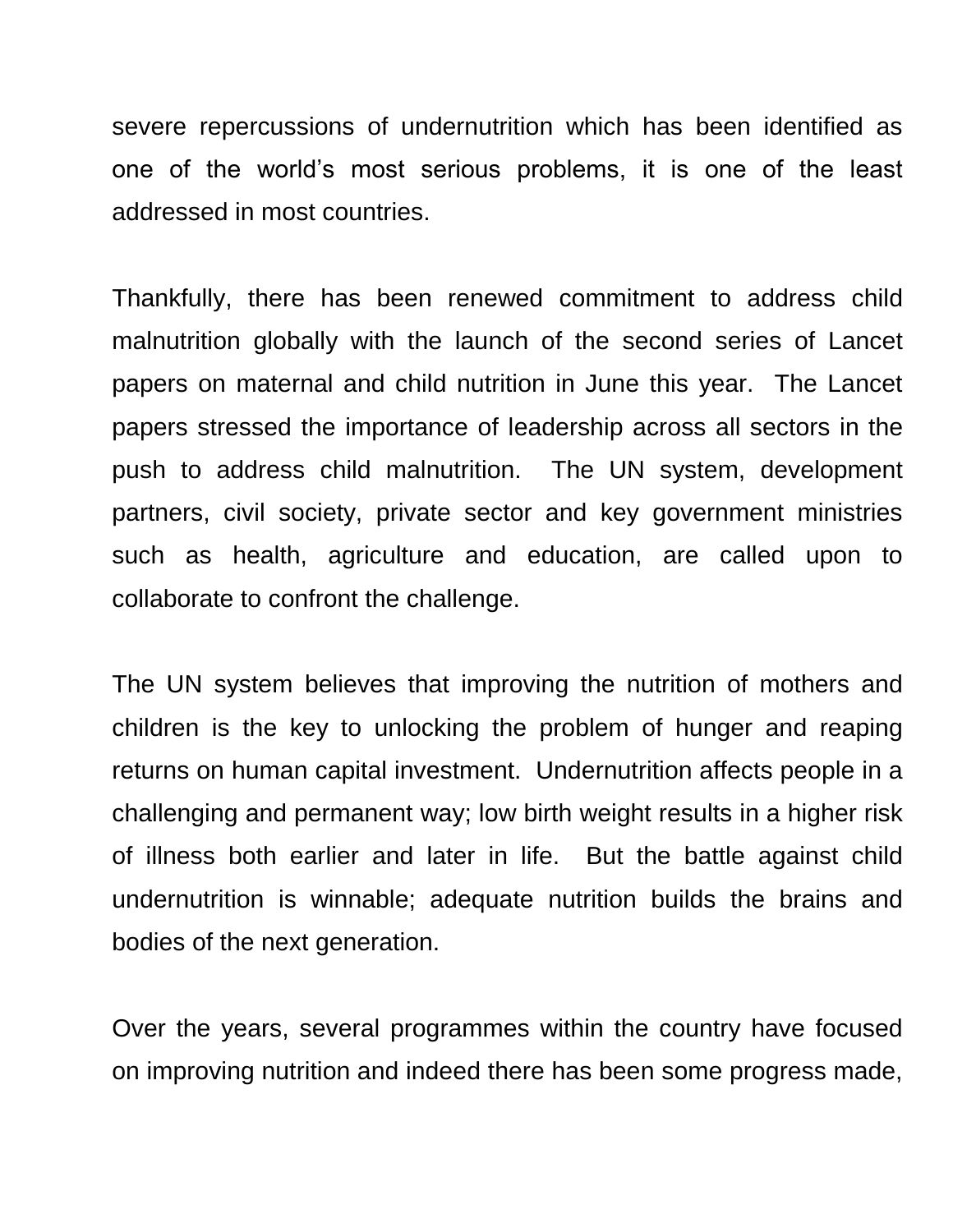albeit slowly and unequally across the population. Children under five in Ghana continue to experience sub-optimal growth due to chronic undernutrition and seasonal food shortages. The 2011 Multiple Indicator Cluster Survey found 22.7% of children under 5 to be stunted or too short for their age. Indeed, stunting in the Northern Region reaches as high as 37.4%, which means that nearly one in four children in that region may not achieve their full growth potential. Underweight, wasting, micronutrient deficiencies and anaemia are all major challenges which need to be addressed.

It is essential that efforts to address nutrition be undertaken in a more coordinated manner in order to build synergies which will have greater impact. In Ghana, the UN supports the government's school feeding programme, mothers and children facing moderate and acute malnutrition, and People Living with HIV. Support is also provided to the Ministry of Food and Agriculture to compile and disseminate monthly Food Security and Nutrition Monitoring Bulletins which provide early warning on food security and nutrition challenges in selected districts. Furthermore, support is being provided to a national implementation committee to compute the Cost of Hunger in Ghana in order to inform the whole country how much we lose through undernutrition.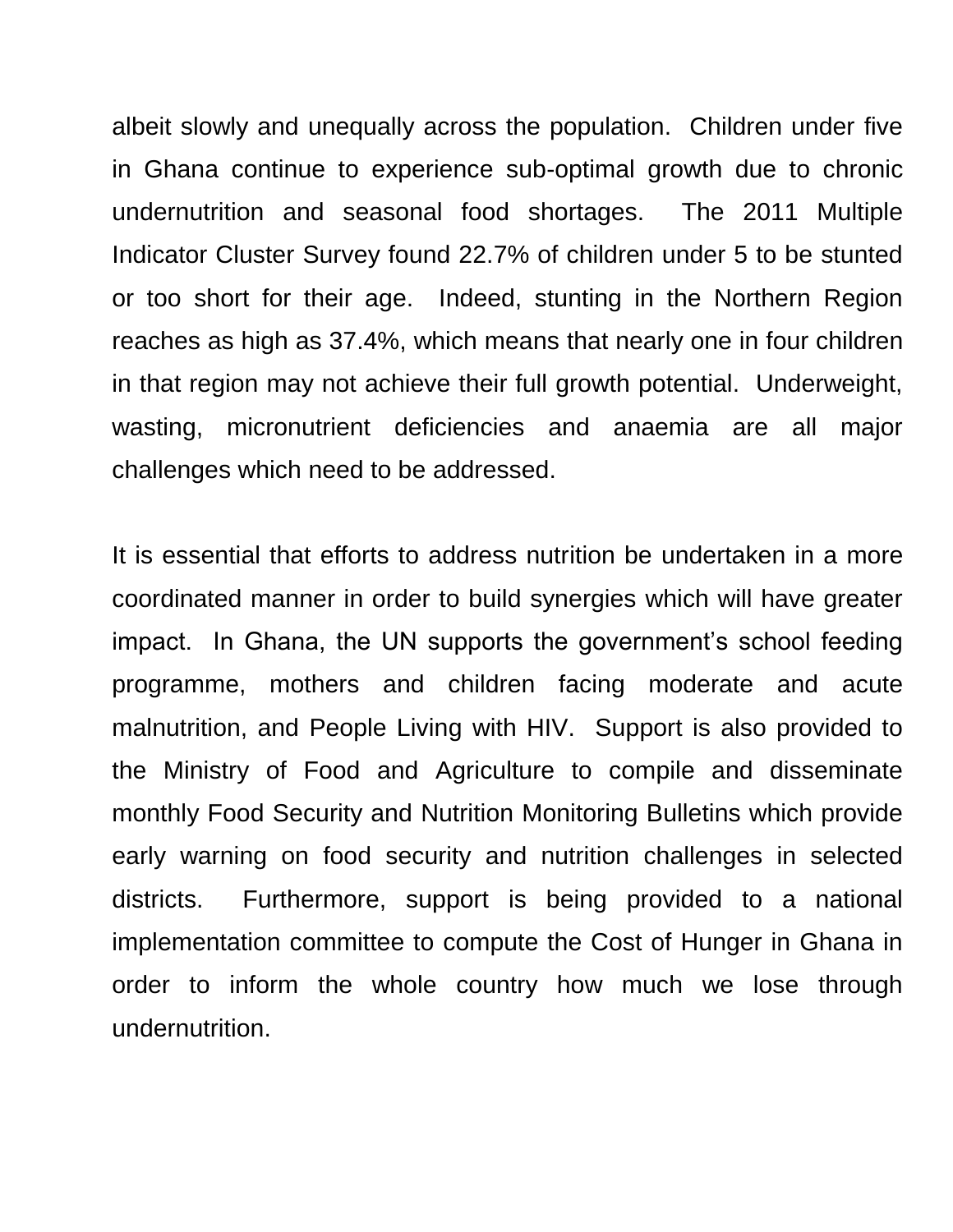Five UN agencies (FAO, IFAD, UNICEF, WFP and WHO) constitute REACH, a UN inter-agency consortium which operates in 13 countries worldwide including Ghana. As its name indicates, READCH seeks to Renew Efforts Against Child Hunger by supporting national institutions in countries of implementation.

The UN system"s commitment to nutrition in Ghana is absolute. Food security and nutrition were chosen as the first thematic area in the United Nations Development Assistance Framework 2012-2016, and there is total commitment to advocacy on the importance of proper nutrition during the first 1,000 days of a child's life.

With regards to today's launch, I must say that as co-chair of the UN's thematic area on food security and nutrition, the selection of the World Flood Programme in Ghana as the partnering UN agency for Scaling-Up Nutrition was both appropriate and timely.

Over the next three years, the Coalition will be supported to achieve its objectives which include harmonizing the numerous nutrition interventions implemented by Civil Society Organizations and other professional organizations throughout the country, and supporting the intensification of campaigns, sensitization and other activities especially at community level.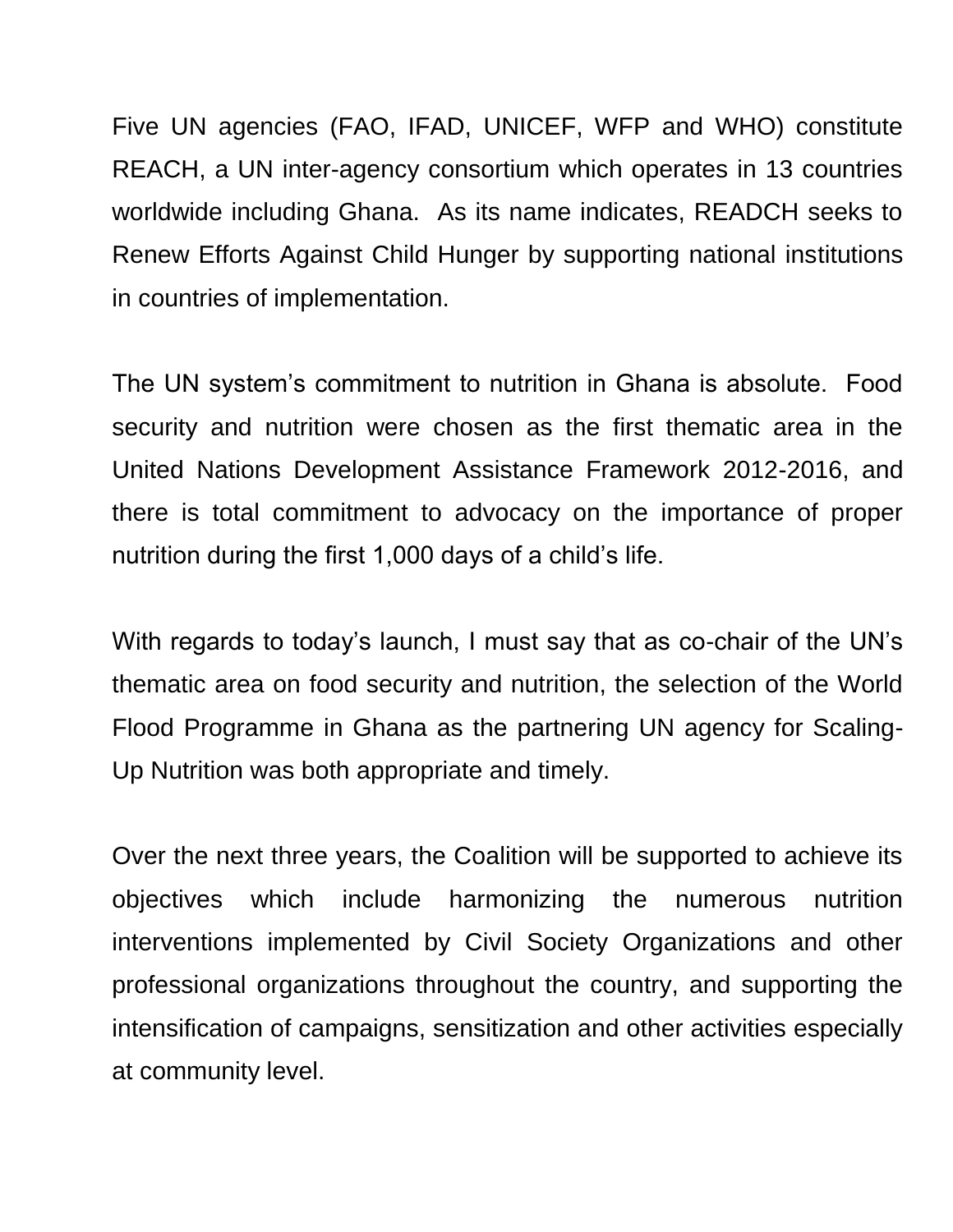The UN will continue to support the development of a strong national nutrition policy and raise awareness about the importance of maternal and infant nutrition and the 1,000 day window of opportunity, in order to ensure that children in Ghana are well nourished and spared the adverse effects of stunting, wasting and underweight. Together, we can make a difference.

Madam Chairperson, at this juncture, I would like to congratulate the Ghana Coalition of Civil Society Organizations for Scaling-Up Nutrition and declare the Coalition duly launched.

Thank you for your attention.

#### **Other important highlights of the launch**

The launch was well covered by Media Houses in Ghana. Over 35 Media Houses made up of television, radio and print media houses covered the launch. There was cultural display, poetry recital on nutrition and acrobatic display by young children to signify that good nutrition results in good health and productive life of every individual and it must start from the infancy. The launch witnessed such a great gathering raised the morale of participants and renewed people"s